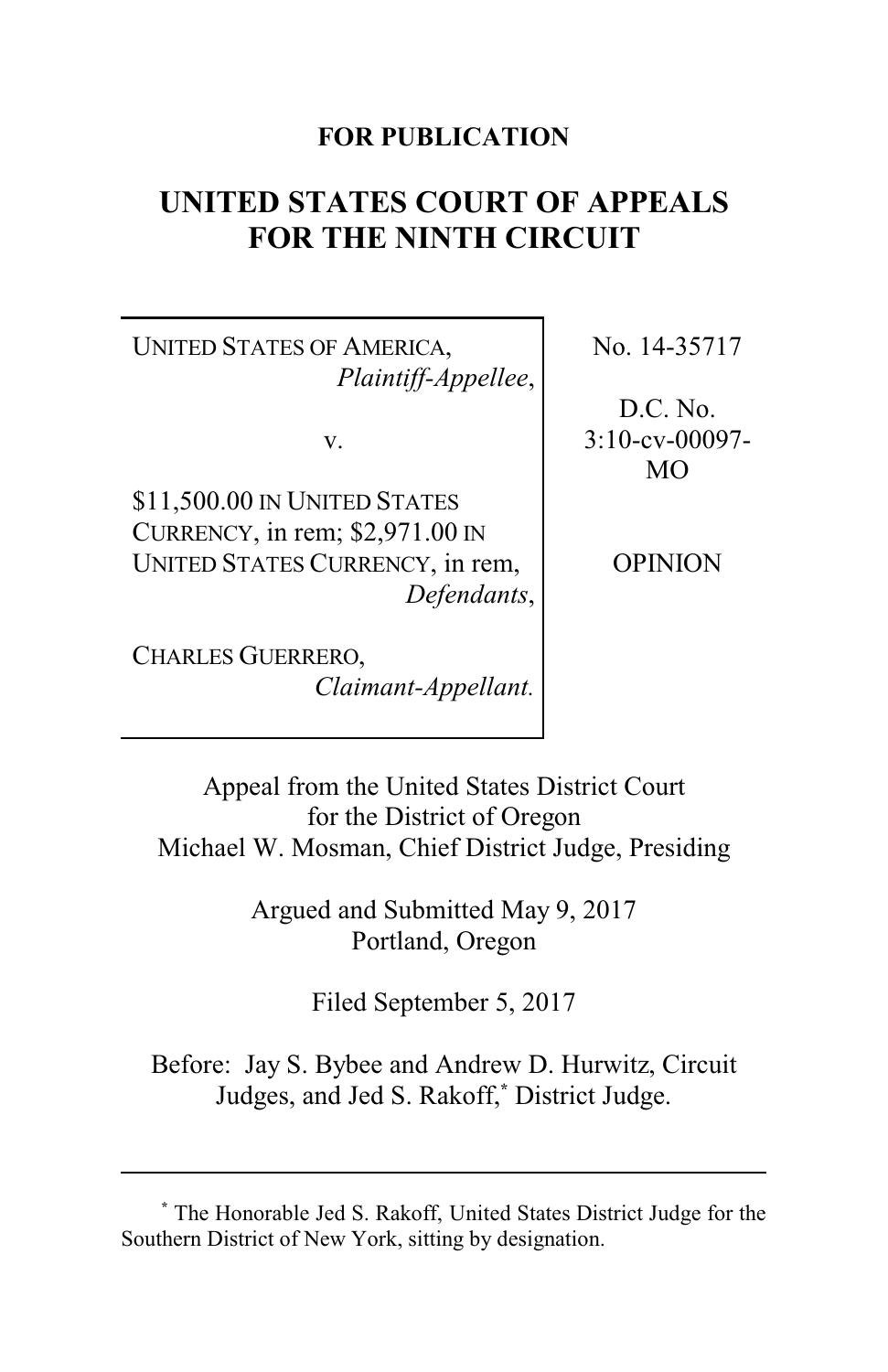Opinion by Judge Bybee; Concurrence by Judge Hurwitz

## **SUMMARY\*\***

## **Civil Forfeiture**

The panel reversed the district court's judgment of civil forfeiture of  $$11,500$  under 21 U.S.C.  $§$   $881(a)(6)$  from claimant Charles Guerrero, and remanded for a new trial.

When Guerrero, through a friend, tried to post the \$11,500 as bail for his wife, the government seized the cash. At trial, the government alleged two theories: that the money was proceeds from the claimant's drug deals, and that the claimant used or intended to use the money to facilitate drug transactions. The jury rejected the first "proceeds" theory, but found for the government on the second "facilitation" theory.

The panel held that 21 U.S.C. § 881(a)(6) does not authorize forfeiture based on mere intent to facilitate drug transactions without proof of some act to effectuate that intent. The panel held that the district court's instructions to the jury on the facilitation theorywas plain error because they permitted forfeiture even if the claimant never took any step to use the money to facilitate drug transactions. The panel concluded that there was a high probability that this plain error infected the jury's verdict.

This summary constitutes no part of the opinion of the court. It has been prepared by court staff for the convenience of the reader.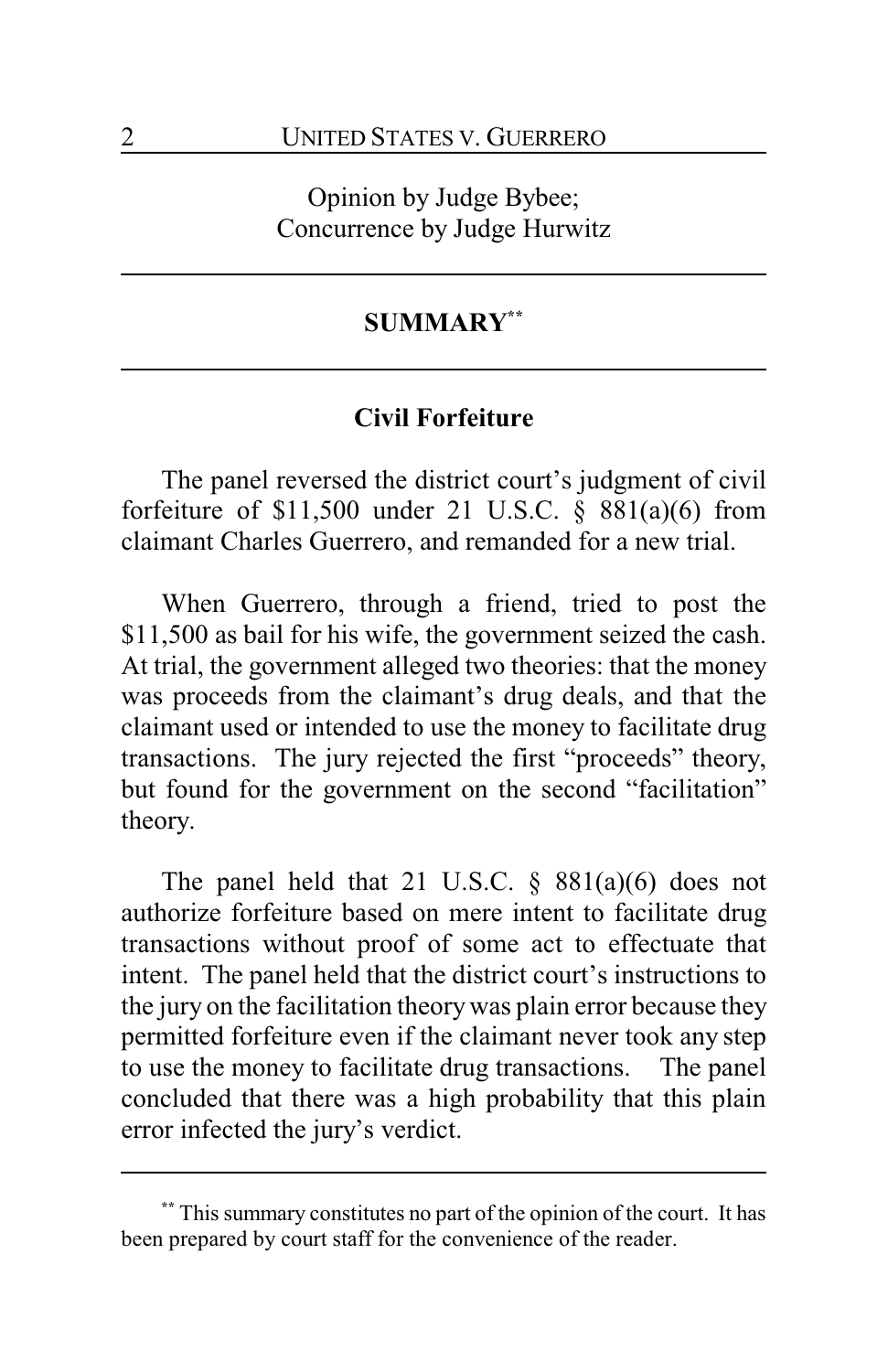Judge Hurwitz concurred without reservation in Parts I– IV of the panel's opinion, but acquiesced dubitante as to Part V concerning the issue of plain error because he had serious doubts that the error was plain.

# **COUNSEL**

Frank de la Puente (argued), Salem, Oregon, for Claimant-Appellant.

Alexis Lien (argued) and Annemarie Sgarlata, Assistant United States Attorneys; Kelly A. Zusman, Appellate Chief; United States Attorney's Office, Portland, Oregon; for Plaintiff-Appellee.

## **OPINION**

BYBEE, Circuit Judge:

This appeal is from a civil forfeiture of \$11,500 under 21 U.S.C. § 881(a)(6). The claimant and his wife are heroin addicts, who have been buying and selling drugs for most of their lives. When the claimant, through a friend, tried to post the \$11,500 as bail for his wife, the government seized the cash. At trial, the government had two theories: first, that the money was proceeds from the claimant's drug deals; second, that the claimant used *or intended to use* the money to facilitate drug transactions. The jury rejected the first "proceeds" theory, but found for the government on the second "facilitation" theory.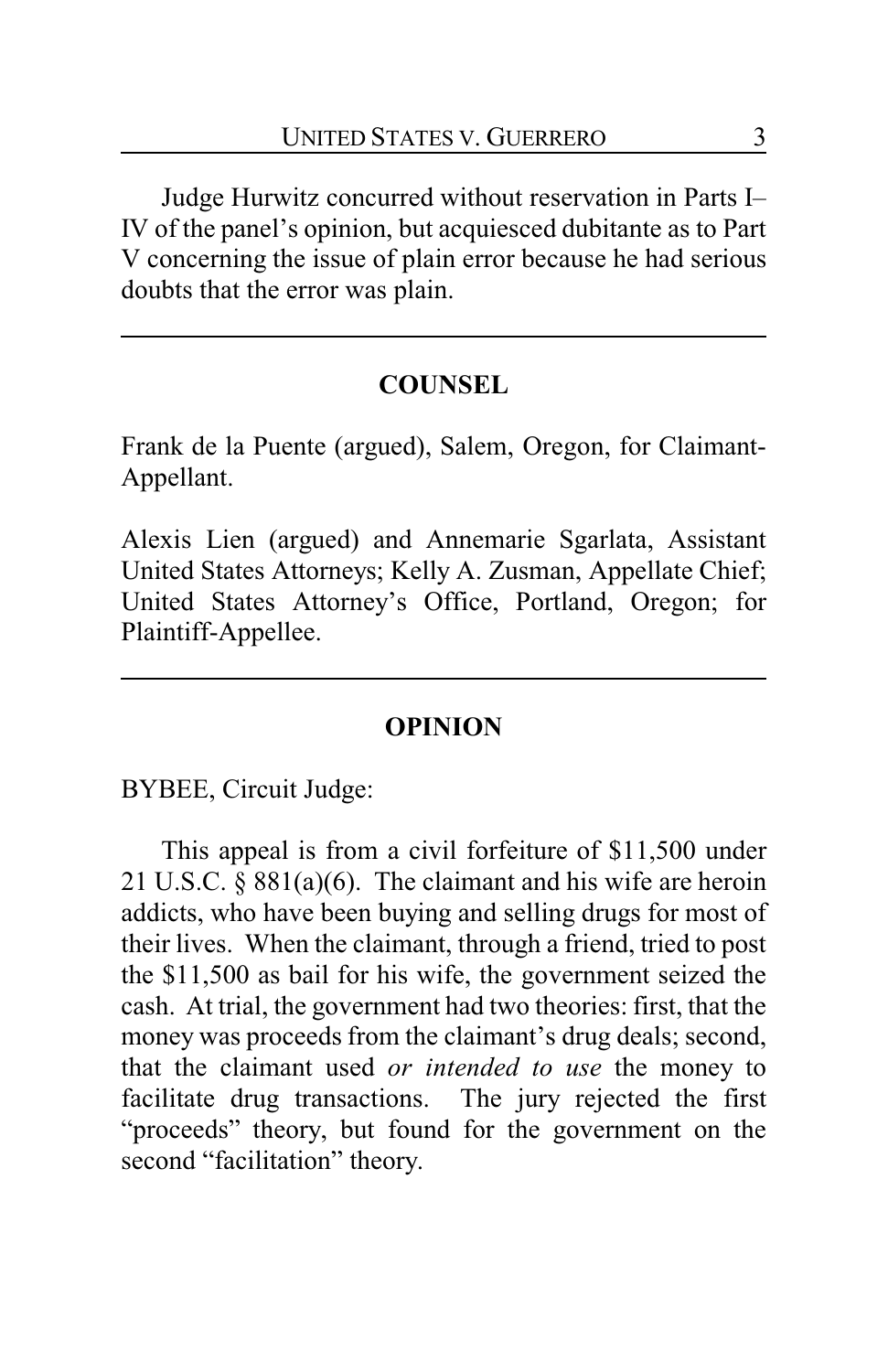We hold that the district court's instructions to the jury on the facilitation theory were plain error because they permitted forfeiture even if the claimant *never took any step* to use the money to facilitate drug transactions. We cannot overlook the high probability that this plain error infected the jury's verdict, and we therefore reverse and remand for a new trial.

I

Charles and Rosalie Guerrero have been heroin addicts since the late 1980s.<sup>1</sup> Like many serious addicts, the Guerreros not only bought heroin but also sold it to make enough money to sustain their destructive habit. Such activities led to repeated arrests, convictions, and incarceration. This case arises out of a run-in with the law that resulted in Rosalie's arrest and detention in the Multnomah CountyDetention Center(MCDC) in Portland on charges of possession of heroin with intent to distribute.

A week after Rosalie's arrest, Charles drove to Portland from Salem, where he and Rosalie resided with their friend, Virgil Wood. Because Charles lacked the necessary identification to post bail at the MCDC, he asked Wood to tag along. What Charles did have, however, was some \$14,000, in one hundred dollar bills, that Charles claimed Rosalie had given him for safekeeping after obtaining the money from an insurance settlement and used-car transactions. Because the Guerreros did not have a bank account, Charles kept the cash hidden under a carpet in Wood's home until his wife's arrest.

**<sup>1</sup>** Some evidence in the record indicates that the Guerreros have become "clean" in recent years. Even if true, it is undisputed that the couple was suffering from severe addiction during the time period at issue here.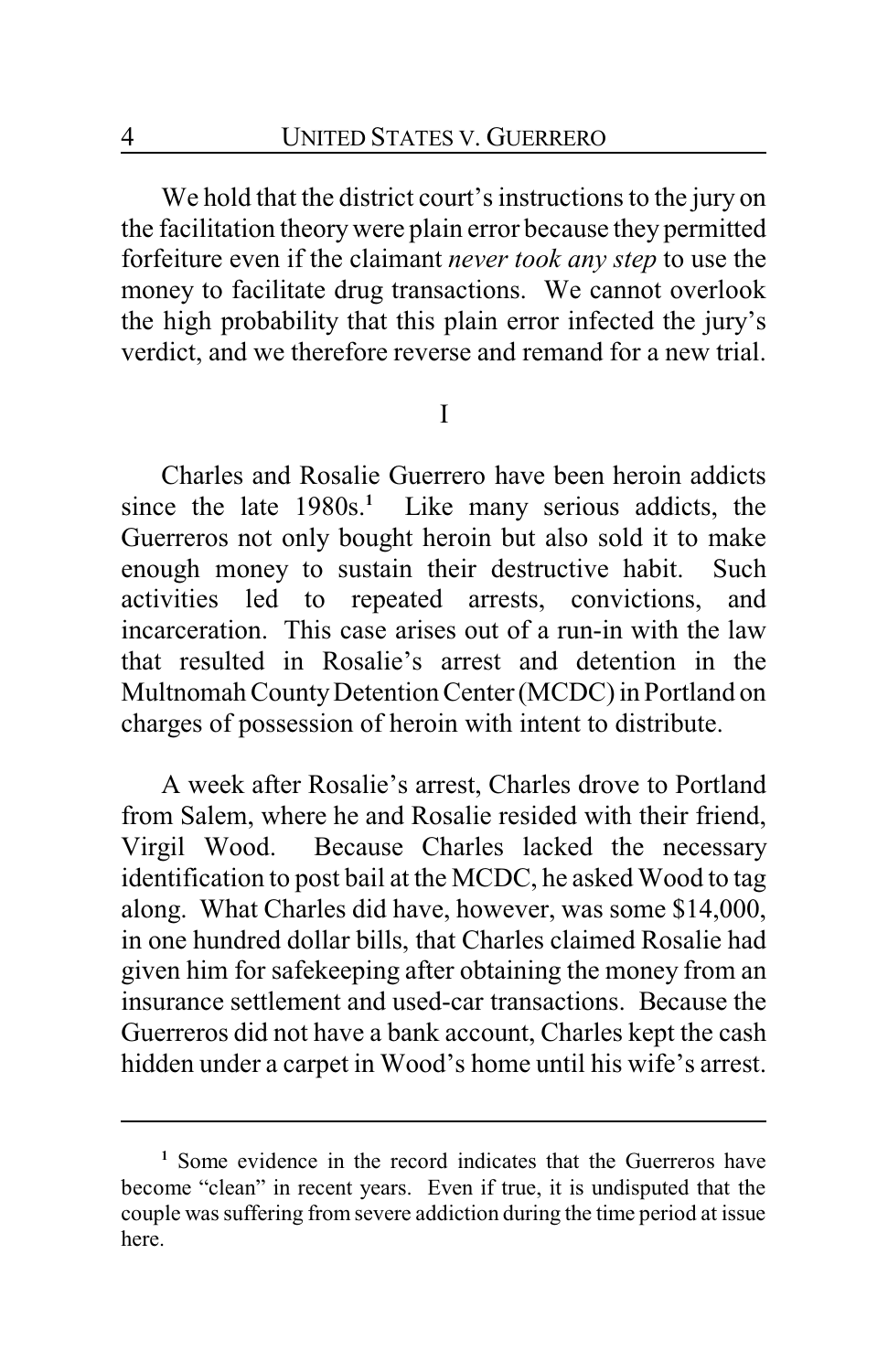Once in Portland, Charles gave \$11,500 to Wood with instructions to post bail for Rosalie.

While Charles waited outside, Wood went to the MCDC's bail window and told an officer he was there to post the cash to free Rosalie. Jail officials ran Wood's records and discovered that he had a criminal history. Coupled with the fact that Wood was attempting to bail out a repeat drug offender with a wad of cash, this prompted jail officials to call Agent Guy Gino of the federal Department of Homeland Security. Agent Gino went to the MCDC, asked Wood a few questions regarding the origin of the \$11,500, and requested permission to have a drug sniffing dog smell the currency. Wood agreed.

The dog (Nikko) alerted to a drug odor on the money. Agent Gino asked Wood if Nikko could sniff his car. Again, Wood agreed. On the way to the car, the group encountered Charles, who was waiting for Woods to come out of the jail. Charles objected to law enforcement searching the car but Wood nonetheless permitted Nikko to do so. Nikko alerted to a black bag in the vehicle—which, the officers later discovered, belonged to Charles—containing 3.6 grams of heroin. Officers also found an additional \$2,971 in cash on Charles. Agent Gino arrested Charles and seized the drugs, the \$2,971 found on Charles, and the \$11,500 Wood had tried to post as bail.

The government then initiated civil *in rem* forfeiture proceedings against the seized currency under 21 U.S.C.  $§$  881(a)(6). Along with the complaint, the government submitted Agent Gino's affidavit asserting "probable cause to believe the \$11,500 in U.S. Currency . . . represent[ed] the proceeds from the distribution of controlled substances by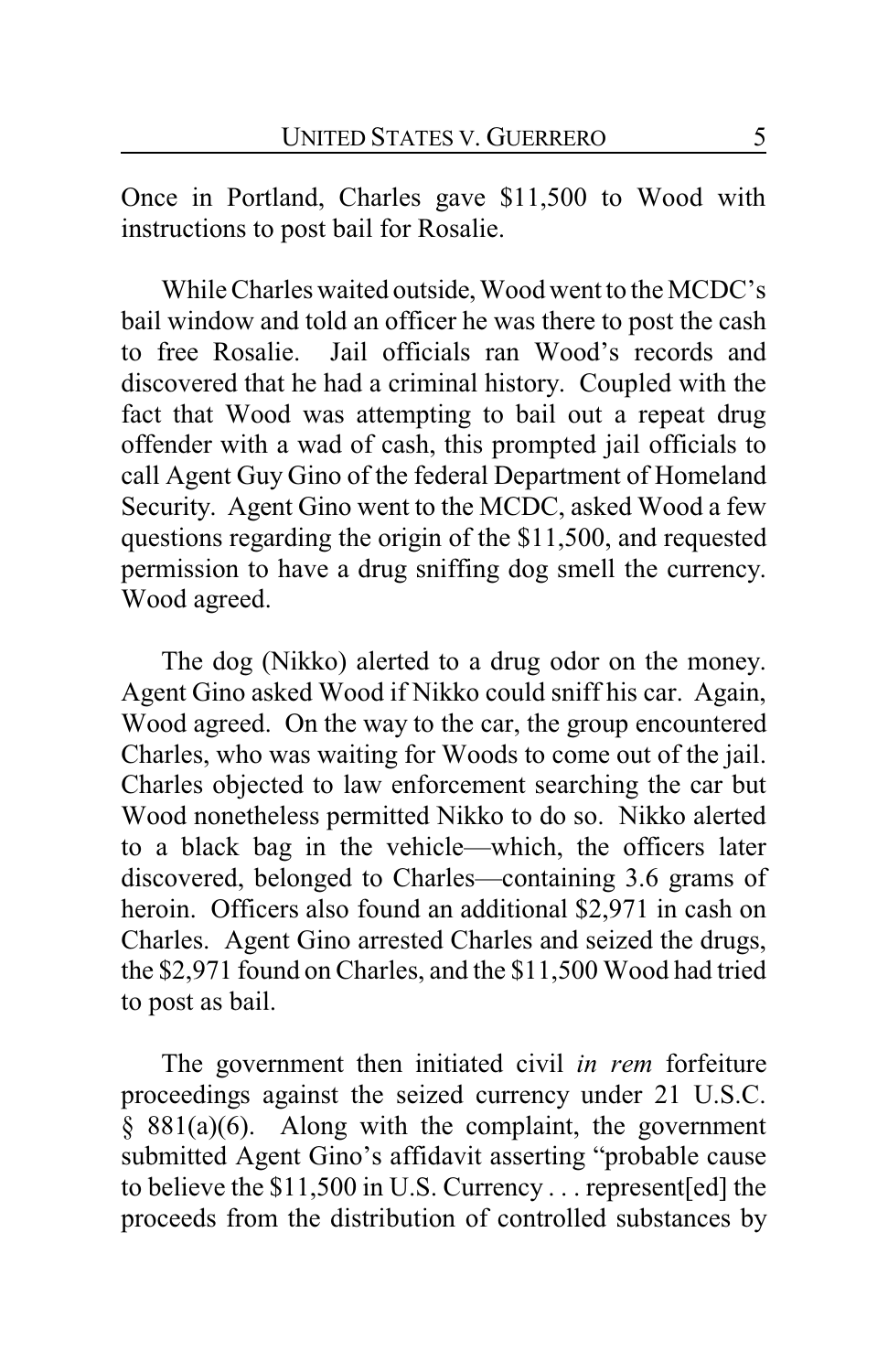[the Guerreros]." Charles filed a claim to the cash, and this litigation ensued.

The district court granted summary judgment in favor of the government as to the \$11,500, finding that the money was the "proceeds of illegal drug activity or was used to facilitate such activity." At a subsequent trial, a jury found the \$2,971 also forfeitable as drug proceeds. Charles appealed, and we affirmed the judgment with respect to the \$2,971, but reversed as to the \$11,500, finding a genuine issue of material fact as to whether it was legitimately derived. *United States v. \$11,500.00 in U.S. Currency*, 710 F.3d 1006, 1009 (9th Cir. 2013).

At trial following our remand, the government again maintained that the \$11,500 was subject to forfeiture as drug proceeds. The government painted a grim picture of two unemployed drug addicts, living off food stamps and sleeping on friends' couches, who only could have derived the money from one source: sales of controlled substances, including heroin. Charles testified and frankly admitted to his criminal record, addiction, and regular involvement in the drug trade. But he claimed that the \$11,500 came from an insurance settlement Rosalie had reached four years before the seizure. He said she had taken that money and invested it in her own used-car business. Rosalie corroborated her husband's testimony, attesting that the \$11,500 came from an insurance settlement and used-car sales. The government attacked the Guerreros' testimony, noting, for instance, that four years had passed since the settlement, that during that time the Guerreros had few means of support, and that there were no records of Rosalie's alleged car business.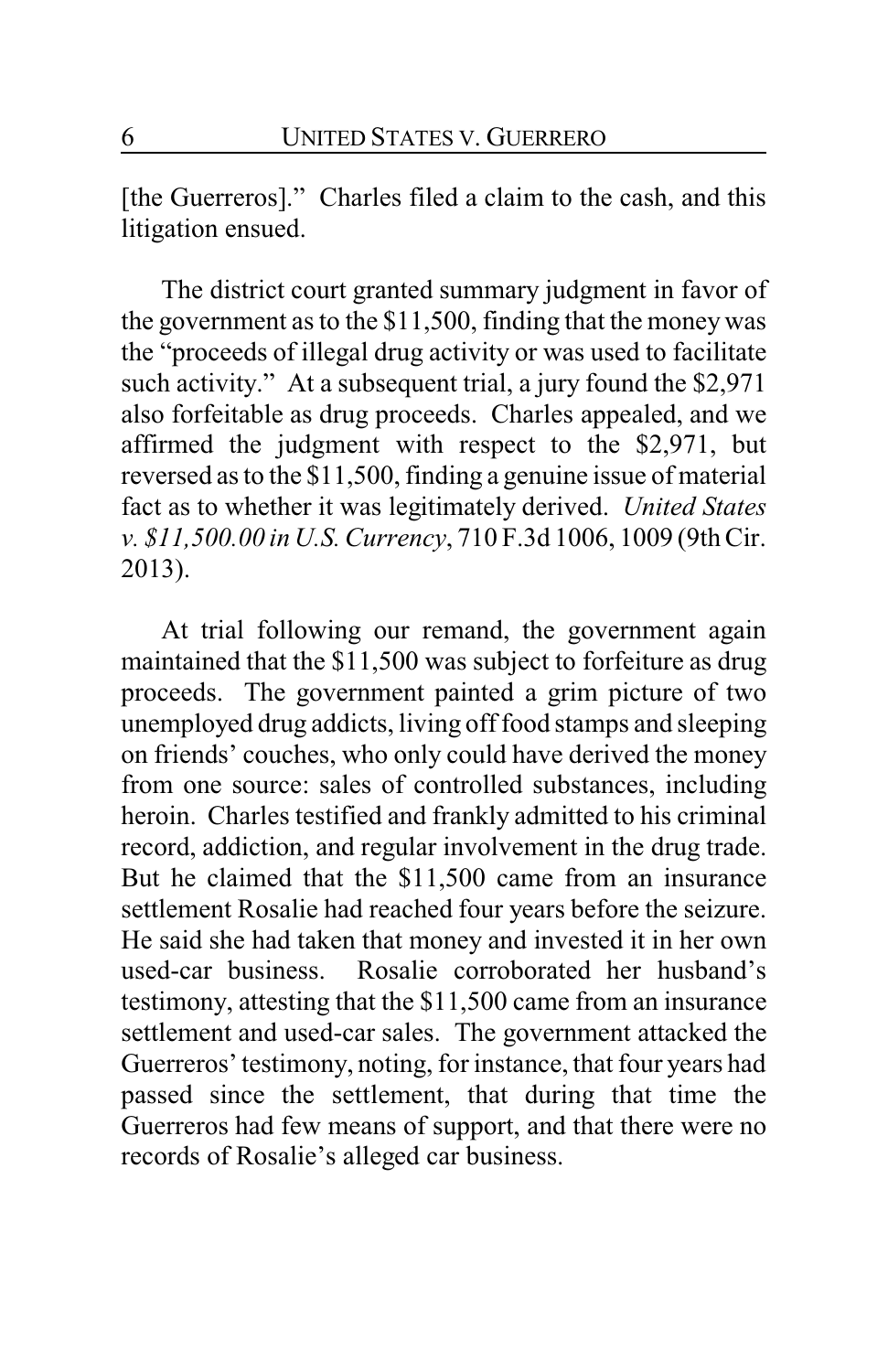The jury instructions presented alternative legal theories for the forfeiture. The first was the "proceeds theory," on which the government had focused its case, which authorized forfeiture of any money derived from drug sales. The second theory—which the district court called the "facilitation theory"—authorized forfeiture if the money "was used or was intended to be used to facilitate illegal drug activity." Although the district court did not divide the second theory into its two distinct prongs ("used" and "intended to be used"), it broadly instructed the jury that "'[f]acilitating property' includes any property that makes the prohibited conduct 'less difficult or more or less free from obstruction or hindrance." The jury instructions on the two theories of forfeiture were derived directly from the controlling statute, § 881(a)(6), and neither party objected to them.

In closing, the government spent the vast majority of its time on the proceeds theory, attempting to convince the jury that the money came from heroin sales. But, at a few points, the government also mentioned the facilitation theory, focusing almost exclusively on the "intended to be used" prong. The government argued forcefully that if "Ms. Guerrero hadn't ended up in jail," the Guerreros would have used the \$11,500 "to facilitate drug trafficking." The only evidence cited in support of that proposition was that the Guerreros were heavily addicted to heroin, "using daily, buying and selling on a daily or weekly basis." In light of such addiction, it was very likely, the government argued, that the Guerreros would have used the \$11,500 "to keep their habit going," and though on "[t]his particular occasion, [they were] using [their] money for one thing, . . . what did [they] *intend* to use it for?"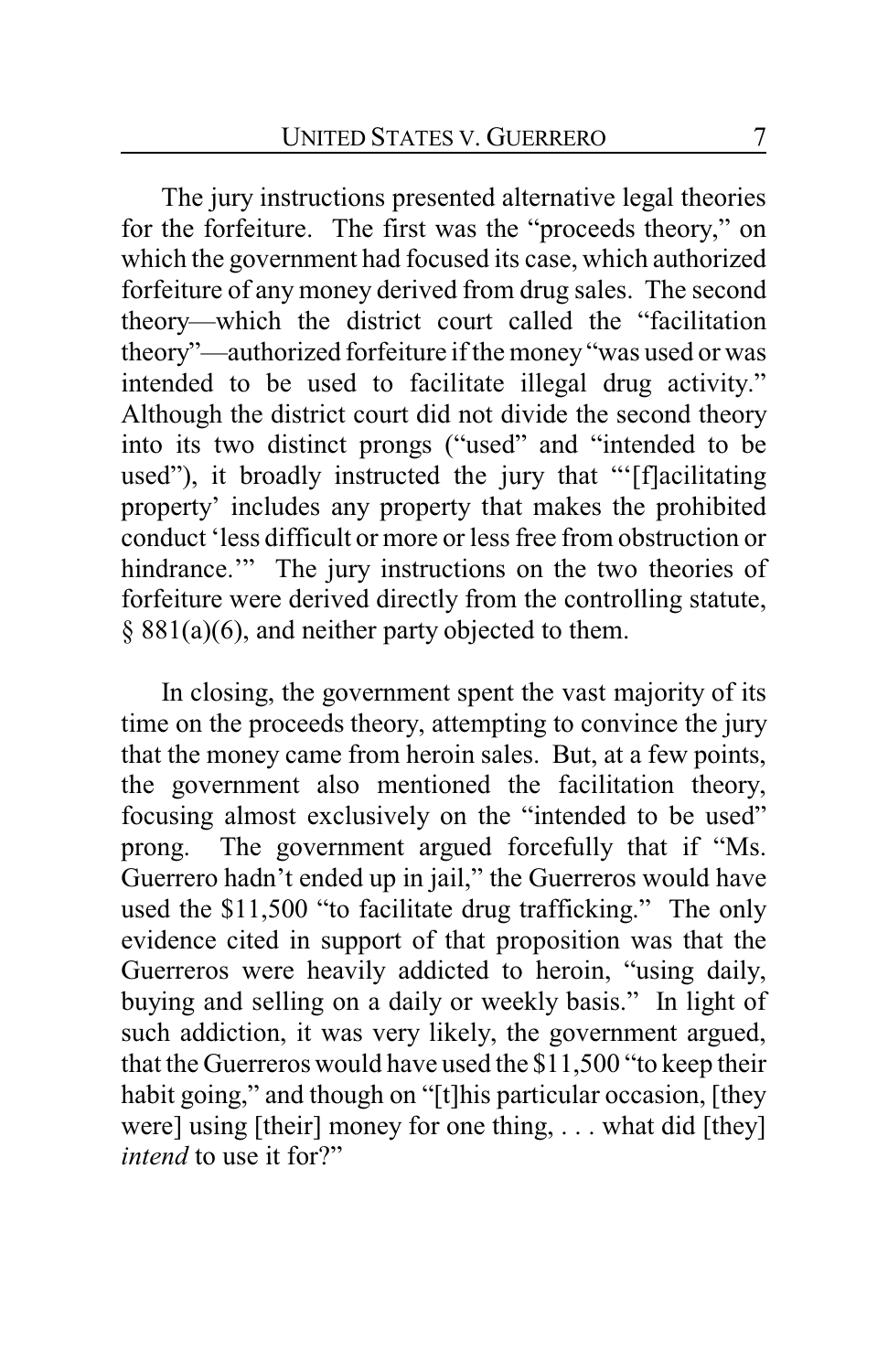After closing arguments, the district court issued a special verdict form almost identical to one jointly submitted by the parties. The form asked the jury two questions:

> 1. Has the United States proven by a preponderance of the evidence that the \$11,500 is the proceeds of an exchange or exchanges for a controlled substance?

> 2. Has the United States proven by a preponderance of the evidence that at least a portion of the \$11,500 was used or intended to be used to facilitate an exchange or exchanges of a controlled substance?

During deliberations, the jury advised the court that it could not reach a unanimous verdict. The parties stipulated to a non-unanimous verdict. Each juror then voted *against* the proceeds theory, and six of seven jurors voted *in favor* of the facilitation theory. The \$11,500 was thus forfeited to the government.

Charles subsequently filed a Motion to Amend Judgment under Rule 59, asserting violations of his Fifth Amendment due process rights and his Eighth Amendment right to be free from cruel and unusual punishment. Charles argued that the verdict could be explained on only one ground: the jury must have found that the \$11,500 was "clean" but that the Guerreros nonetheless intended, at some indeterminate point in time, to use the money to buy drugs. Such a verdict could not stand, Charles contended, because it punished the Guerreros not for their conduct but instead only for their bad thoughts.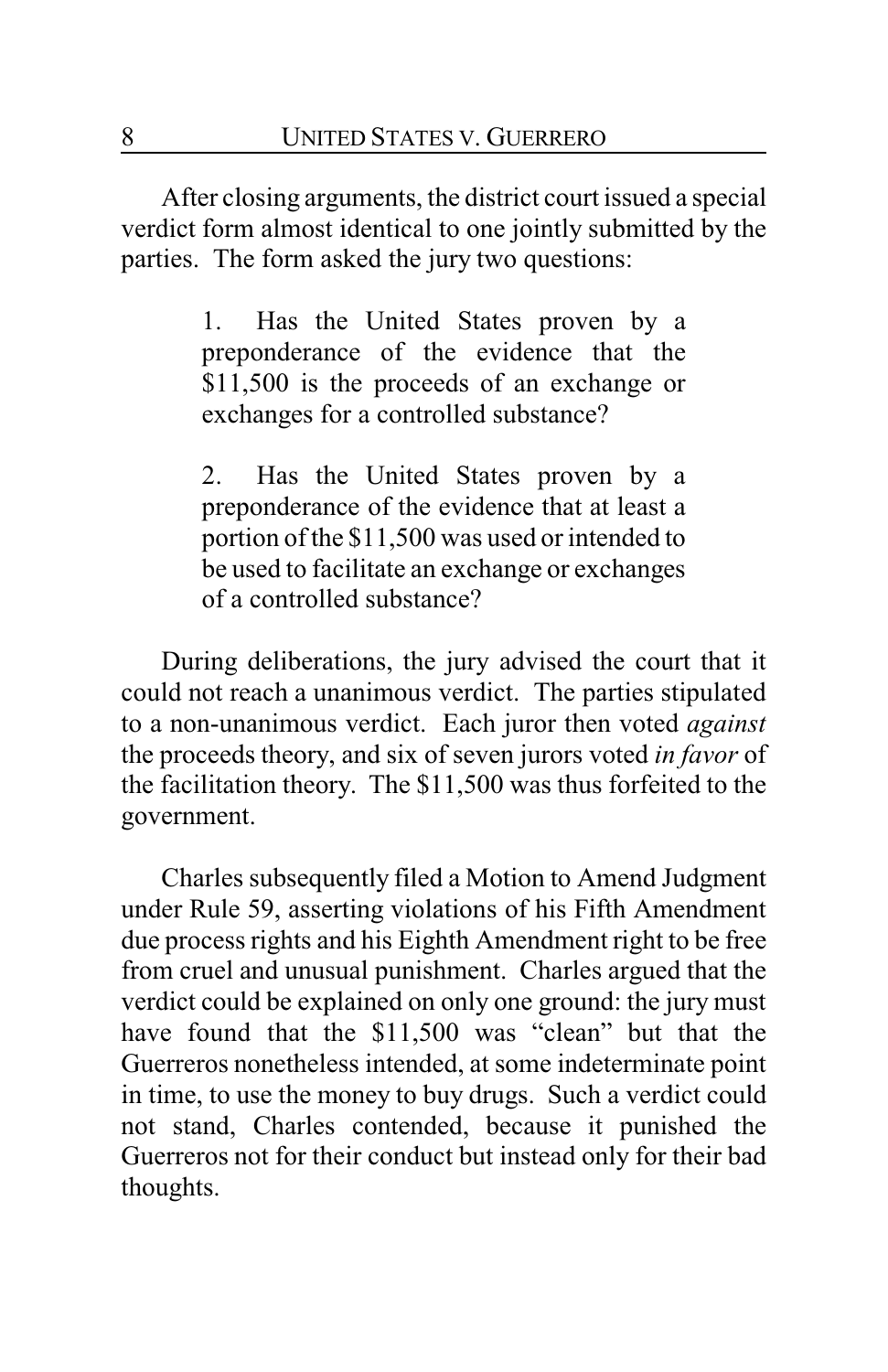The district court denied the motion in a one-paragraph order. It found that the jury could have determined that the Guerreros used the cash to facilitate their drug trade because "[s]tores of cash can facilitate drug transactions even if the cash is not itself the proceeds of such a transaction." The district court rejected Charles' Eighth Amendment claim, finding § 881 not punitive.

#### II

Charles raises the same contention before us as he did in his Rule 59 motion—that the money was forfeited based on "intent without conduct." Although we understand the core of Charles' arguments, he does not clearly identify what aspect of the trial he takes issue with. He asserts that he is challenging the judgment, but does not specify whether is challenging the jury instructions, the sufficiency of the evidence, the denial of the Rule 59 motion, or something else.

Because Charles did not file a Rule 50(b) motion, we cannot review for sufficiency of the evidence. *See Nitco Holding Corp. v. Boujikian*, 491 F.3d 1086, 1089 (9th Cir. 2007) ("[T]he Supreme Court [has] held that a post-verdict motion under Rule 50(b) is an absolute prerequisite to any appeal based on insufficiency of the evidence.") (citing *Unitherm Food Sys., Inc. v. Swift-Eckrich, Inc.*, 546 U.S. 394 (2006)). Rather, Charles' arguments are best characterized as challenges to the jury instructions, which permitted the jury to rule in the government's favor if it found the money "was intended to be used to facilitate illegal drug activity." Charles does not dispute that he failed to challenge these instructions or any other relevant ruling at trial. We therefore review the instructions for plain error. *See* FED. R. CIV. P. 51(d)(2);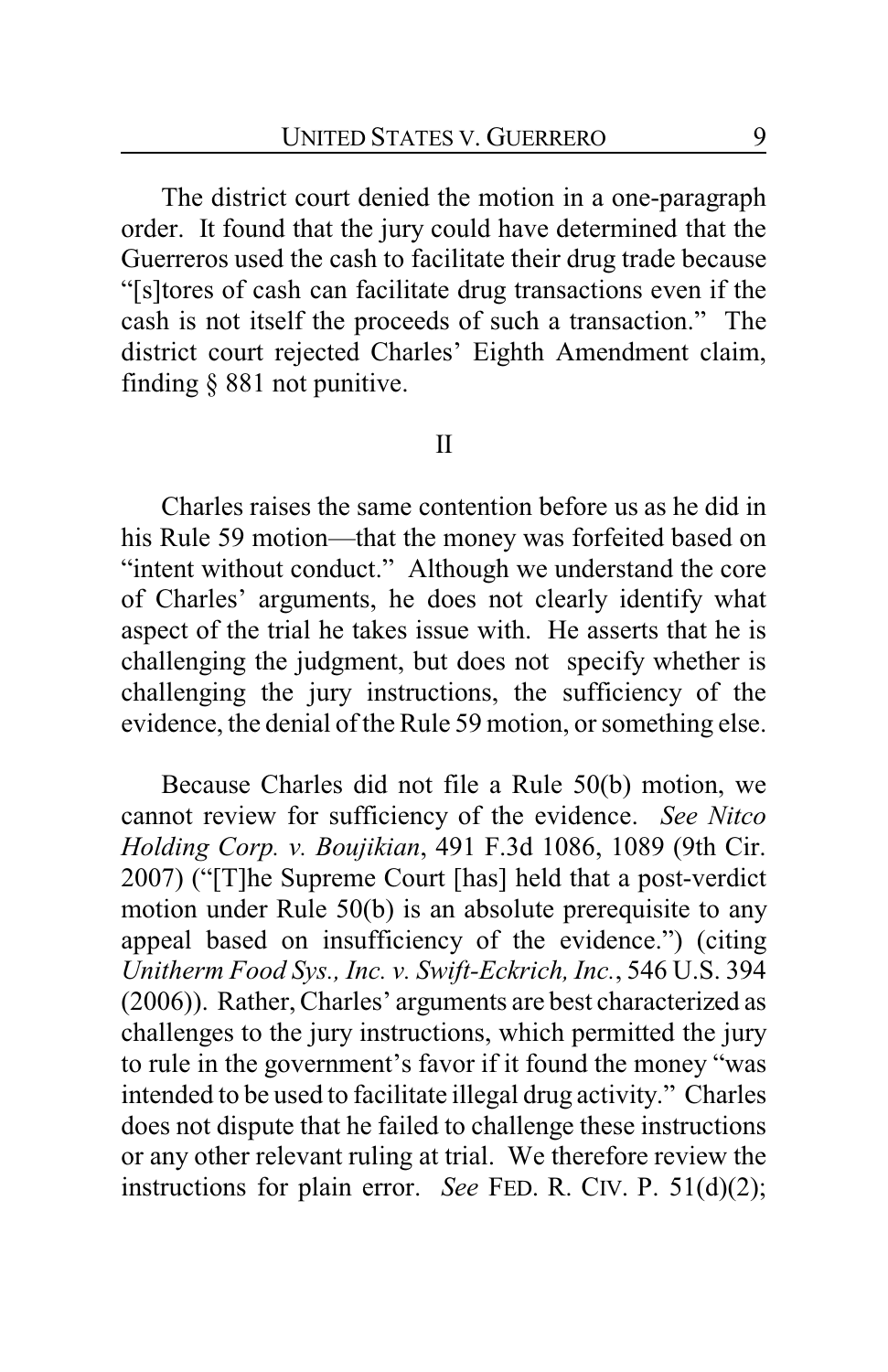*United States v. Ruiz*, 462 F.3d 1082, 1087 (9th Cir. 2006). We conclude that there was plain error here.

#### III

Before delving into the Charles' alleged legal error, we must first analyze whether we can affirm the jury's verdict irrespective of that error. As noted above, the facilitation theory the jury accepted required one of two distinct findings: (1) that the \$11,500 was "used" to facilitate a drug transaction or (2) that it was "intended to be used" to facilitate the same.**<sup>2</sup>** If the jury's verdict rested on the "used" prong, then Charles' argument that the district court erred in instructing the jury on intent is beside the point and our analysis is at an end.

The Supreme Court explained long ago that if a verdict's "generality prevents [the court] from perceiving upon which plea [the jury] found," and "any one issue error was

The following shall be subject to forfeiture to the United States and no property right shall exist in them: . . .

(6) All moneys, negotiable instruments, securities, or other things of value furnished or intended to be furnished by any person in exchange for controlled substance or listed chemical in violation of this subchapter, all proceeds traceable to such an exchange, and all moneys, negotiable instruments, and securities used or intended to be used to facilitate any violation of this subchapter.

21 U.S.C. § 881(a).

**<sup>2</sup>** The statute under which the Guerreros' money was forfeited provides: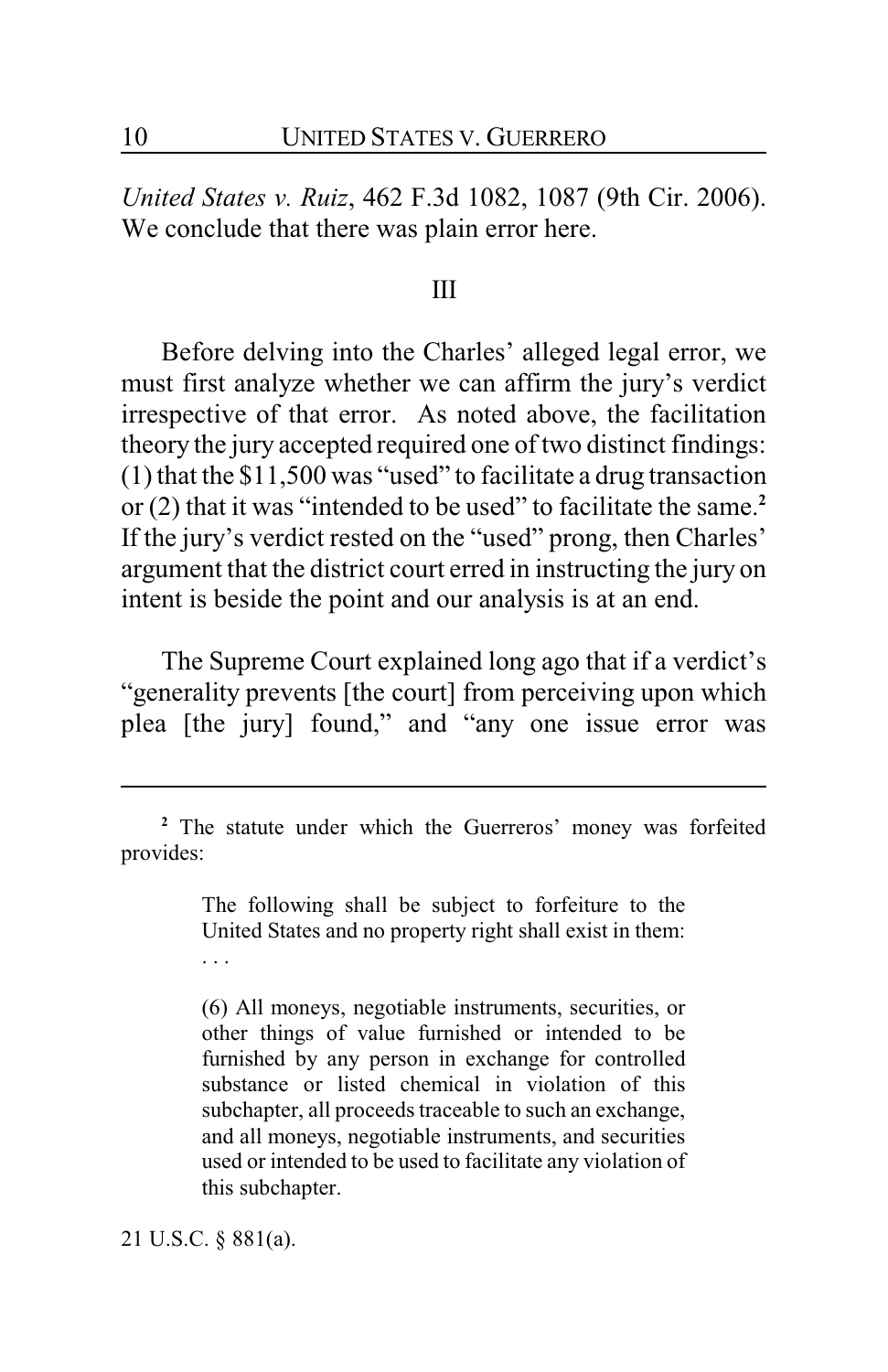committed, either in the admission of evidence, or in the charge of the court, the verdict cannot be upheld, for it may be that by that evidence the jury were controlled under the instructions given." *Maryland v. Baldwin*, 112 U.S. 490, 493 (1884). The Court has reiterated this "general verdict" rule on several occasions, *see, e.g.*, *Sunkist Growers, Inc. v. Winckler & Smith Citrus Prods. Co.*, 370 U.S. 19, 29–30 (1962); *United N.Y. & N.J. Sandy Hook Pilots Ass'n v. Halecki*, 358 U.S. 613, 619 (1959), and applied it in circumstances somewhat similar to those before us now, *Robinson v. California*, 370 U.S. 660, 662, 665 (1962) (reversing a general verdict finding that Robinson "either . . . use<sup>[d]</sup> narcotics, or [was] addicted to the use of narcotics" because punishment for mere addiction to narcotics is unconstitutional and it was impossible to tell which theory the jury adopted).

Some circuits follow the *Baldwin* general verdict rule strictly, refusing to uphold a general verdict unless it is absolutely clear that the jury did not rely on the defective theory; other circuits have adopted a harmless error rule. *See Farrell v. Klein Tools, Inc.*, 866 F.2d 1294, 1299–1300 (10th Cir. 1989) (surveying the circuits). We have taken a more pragmatic approach, stating that we retain the "discretion to construe a general verdict as attributable to [a non-defective] theory if it was supported by substantial evidence and was submitted to the jury free from error." *Traver v. Meshriy*, 627 F.2d 934, 938 (9th Cir. 1980). In considering whether to exercise that discretion, we consider four factors:

> (1) the potential for confusion of the jury; (2) whether the losing party's defenses apply to the count upon which the verdict is being sustained; (3) the strength of the evidence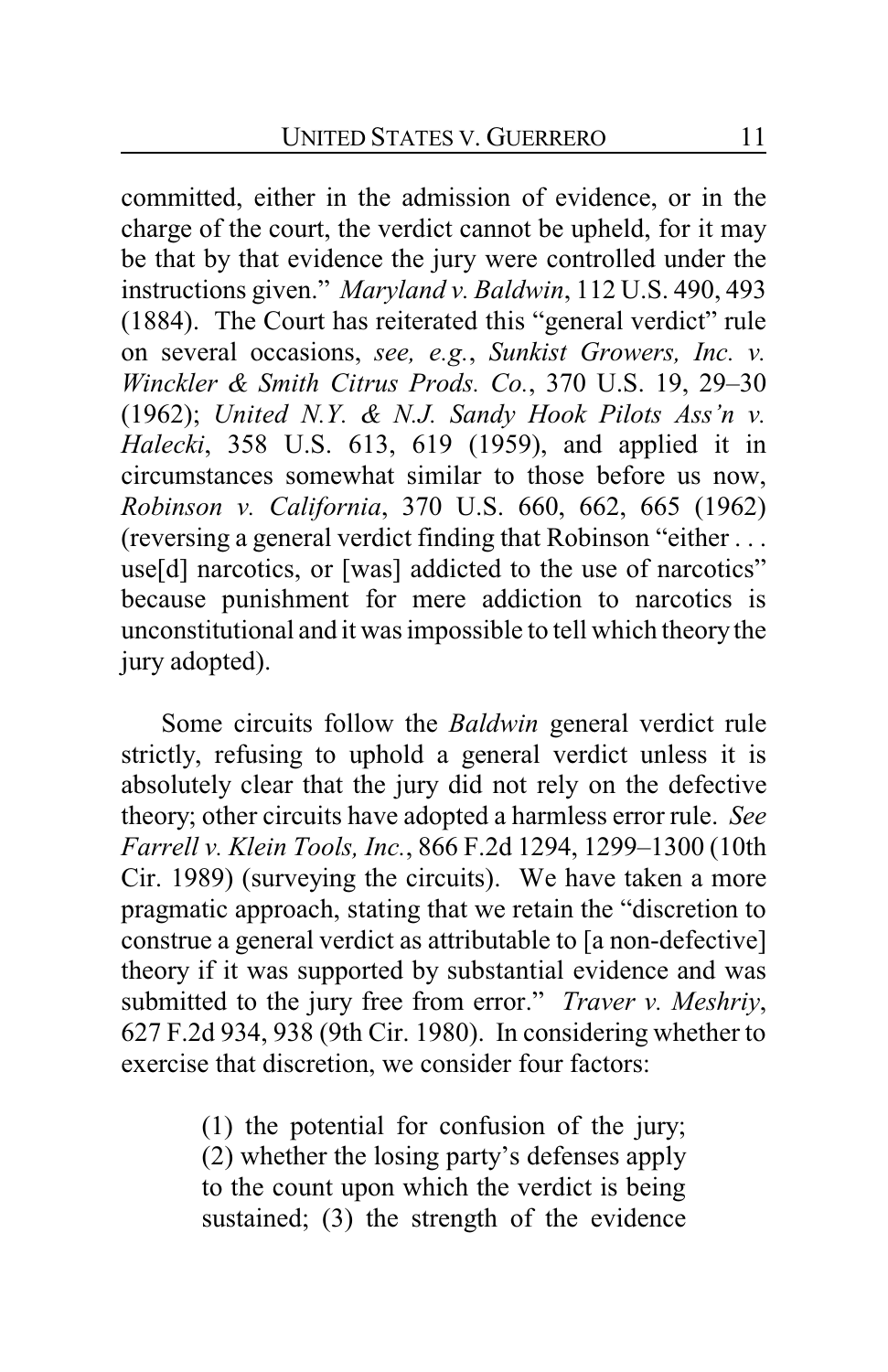supporting the count relied upon to sustain the verdict; and (4) the extent to which the same disputed issues of fact apply to the various legal theories.

*Id.* at 938–39; *Webb v. Sloan*, 330 F.3d 1158, 1166 (9th Cir. 2003) (citation omitted); *Knapp v. Ernst & Whinney*, 90 F.3d 1431, 1440 (9th Cir. 1996) (citation omitted).

Here, the special verdict form did not separate the "used" and "intended to be used" prongs, and we therefore cannot know for sure whether the jury found that the Guerreros actually used or merely intended to use the \$11,500 to facilitate drug transactions. **<sup>3</sup>** We have unsuccessfully searched the record for any evidence of the Guerreros using the \$11,500 to facilitate their drug operations before the seizure of the funds. Indeed, the government's theory of the case largely ignored the "used" prong in favor of arguing that the Guerreros' intent to facilitate drug transactions was, by itself, sufficient for forfeiture:

> Now, the used or intended to be used to commit or facilitate a controlled substance crime. \$11,500 in cash. If Ms. Guerrero hadn't ended up in jail June 25th, 2009, *what do you think that currency would have been used for?* At a time in their life when they're both using daily, buying or selling on a daily or a weekly basis, they are so addicted that every time they buy, essentially they have to

**<sup>3</sup>** Although the verdict here was special, it is appropriate to apply the general verdict rule to the "general" aspects of a special verdict. *See Webb*, 330 F.3d at 1167.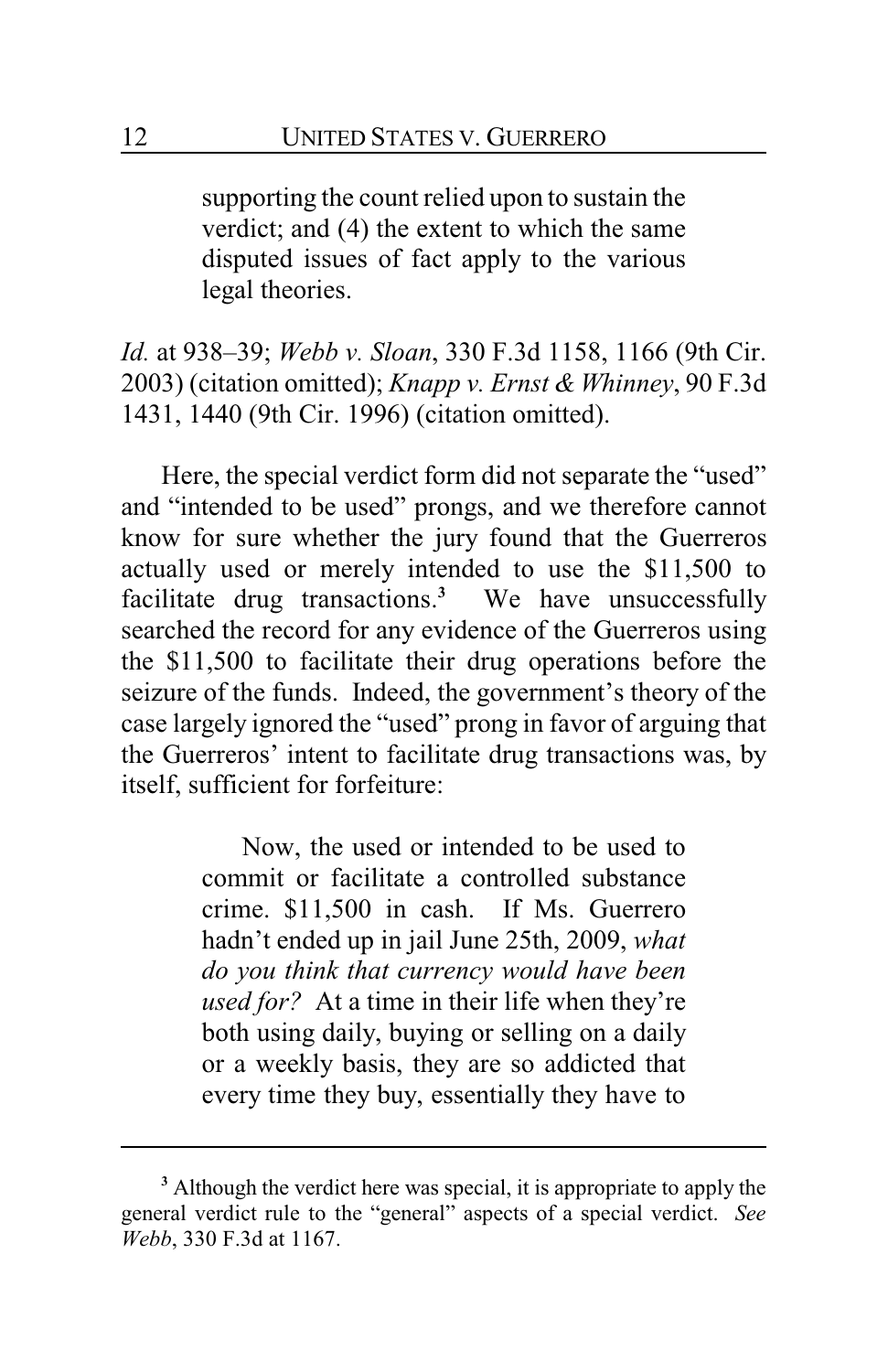deal to keep their own habit going, because when you don't have other money coming in in order to buy your next dose or round or what have you, you need some money.

. . .

The fact that it was in this particular instance being tendered to the jail as bail money does not negate that had that not happened, *it was intended to be used* for controlled substance trafficking.

. . .

And the money he had in his pocket [the \$2,971] was the proceeds of [drug sales] *or was going to be used to facilitate further drug trafficking, just like the \$11,500.*

. . .

*Here it was intended to be used to commit or facilitate*, make easier further drug trafficking.

Read as a whole, the government's closing presented the jury with two choices: either find that the Guerreros derived the money from selling drugs (the proceeds theory) or that they intended to use it in the future to facilitate the buying and selling of drugs (the facilitation theory). The government never offered the jury a third option of finding that the \$11,500 was not the proceeds of past drug transactions but had been used to facilitate past drug transactions. Even if it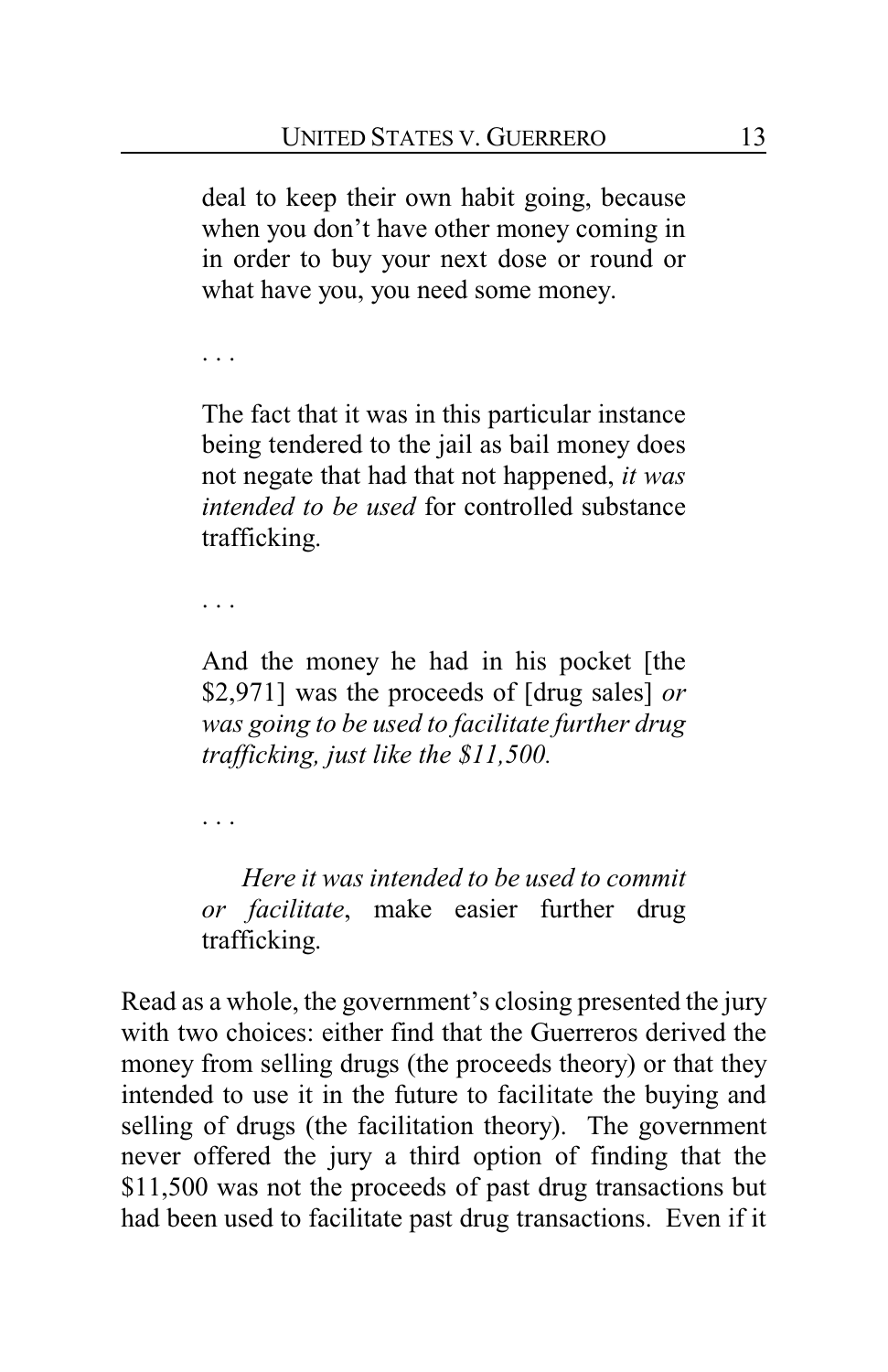had, we would still have the dilemma of not knowing which path the jury took to reach its verdict.

Given the record, the government's arguments, and the fact that the jury found the money was not "proceeds" from past drug transactions, we are unwilling to assume the jury found that the Guerreros actually used, as opposed to only intended to use, the \$11,500 to facilitate drug transactions. The *Traver* factors strengthen this conclusion. First, the wording of the statute, coupled with government's closing argument, could have led the jury to believe that general intent to use money to facilitate drug transactions at any point suffices for forfeiture. Second, Charles' defenses did not apply equally to both prongs of the facilitation theory. In other words, the jurymight well have accepted the Guerreros' claim that the money came from legitimate sources but nonetheless found that the Guerreros intended to use the \$11,500 to facilitate drug transactions. Third, the jury appears to have dismissed the government's evidence showing that the Guerreros received the cash in exchange for heroin by rejecting the proceeds theory. And fourth, different disputed issues of fact applied to the two theories: Charles contended vigorously that the moneywas "clean" and did not come from drug sales, but did not appear to dispute that he and Rosalie would likely have used the bail money to purchase drugs at some point in the future.

In short, there is a very real danger, one that we cannot ignore under *Traver*, that the jury focused solely on the Guerreros' intent to facilitate future drug transactions. Given that danger, we must reach the ultimate question in this case: Does either  $\S$  881(a)(6) or the Constitution permit the forfeiture of money in the possession of drug addicts who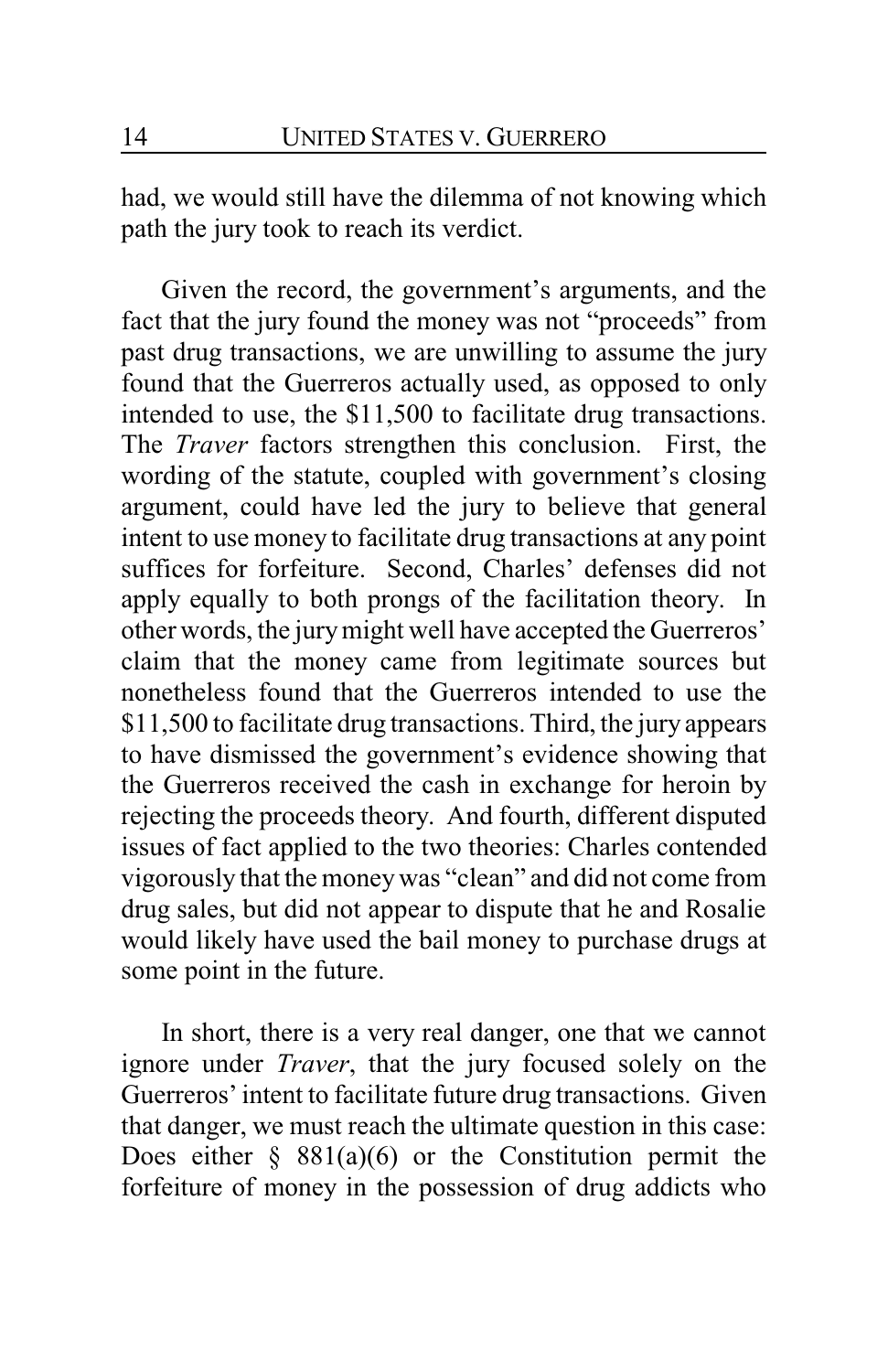merely intended to use it for drug purchases without taking any steps to effectuate their intent?

#### IV

We begin with the language of the statute. It permits forfeiture of "all proceeds traceable to . . . an exchange [of a controlled substance], and all moneys . . . used or *intended to be used* to facilitate any violation of [federal drug laws]." 21 U.S.C. § 881(a)(6) (emphasis added). The statute follows the format of many other provisions permitting forfeiture of property that was "intended to be used" in certain crimes. *See*, *e.g.*, 18 U.S.C. § 1467(a)(3) (providing for forfeiture of any property "used or intended to be used to commit or to promote the commission of [a federal offense involving obscene materials]"); *id.* § 2323(a)(1)(B) (providing for forfeiture of any property "used, or intended to be used, in any manner or part to commit or facilitate the commission of an [offense of willful copyright infringement, among others]"); *id.* § 2428(b)(1)(A) (providing for forfeiture of any property "used or intended to be used to commit or facilitate the commission of [the crime of transporting an individual in interstate commerce with intent to engage that individual in prostitution]").

Despite the prevalence of the phrase "intended to be used" in federal forfeiture statutes, only a handful of published decisions have relied on it to justify forfeiture. All those decisions involved an actor taking substantial, concrete steps in an attempt to use the subject property in a drug deal, thus making the property temporally proximate to a planned drug offense. *See*, *e.g.*, *Adames v. United States*, 171 F.3d 728, 733 (2d Cir. 1999) (actor attempted to use money to purchase drugs from an undercover agent); *United States v.*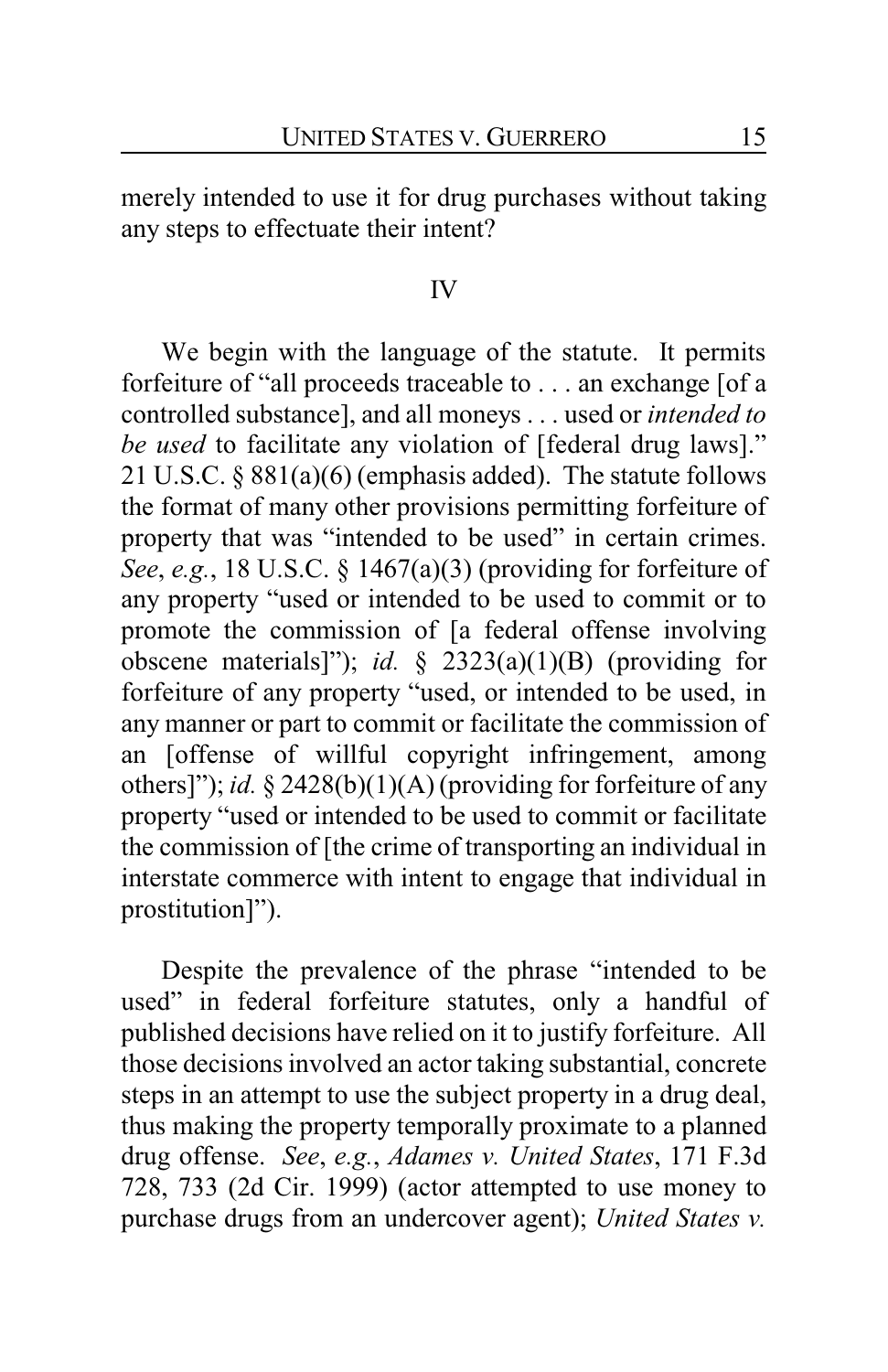*\$84,000 U.S. Currency*, 717 F.2d 1090, 1101 (7th Cir. 1983) (actors traveled to other states in an attempt to purchase drugs with money but were unsuccessful); *United States v. RD 1, Box 1*, 952 F.2d 53, 58 (3d Cir. 1991) (actor mortgaged a house to obtain drug money). We know of no case that has permitted forfeiture of property when someone simply thought of using the property in a crime without taking any corresponding action.

On its face, however,  $\S$  881(a)(6) contains no limiting principle and appears to apply whenever anyone, at any point in time, so much as *thinks* about using money to purchase drugs. One need not look any further than this case to realize how far the literal language of  $\S$  881(a)(6) could reach. The only evidence from which the jury could have concluded that the Guerreros intended to use the \$11,500 for drugs shows that the couple were heavy heroin addicts who bought and sold drugs regularly. The government offered no specifics. Although it should surprise no one that an addict might think of spending whatever money he has to sustain his addiction, the Guerreros, so far as the evidence indicates, did not act on any such thoughts *with respect to the \$11,500*. **4** In fact, at the time Agent Gino seized their money, the Guerreros had entrusted it to Virgil Wood, who was standing at a bail window in the MCDC asking to bail out Rosalie. Was there some possibility that, prior to Wood walking in the MCDC, the Guerreros intended to use the money for drug transactions? Of course. And is there a likelihood that if the Guerreros got the bail money back they would have used

**<sup>4</sup>** By contrast, we had no difficulty affirming the forfeiture of the \$2,971 that Charles had on his person (together with drugs) while Wood was inside trying to post bail. *\$11,500 in U.S. Currency*, 710 F.3d at 1016.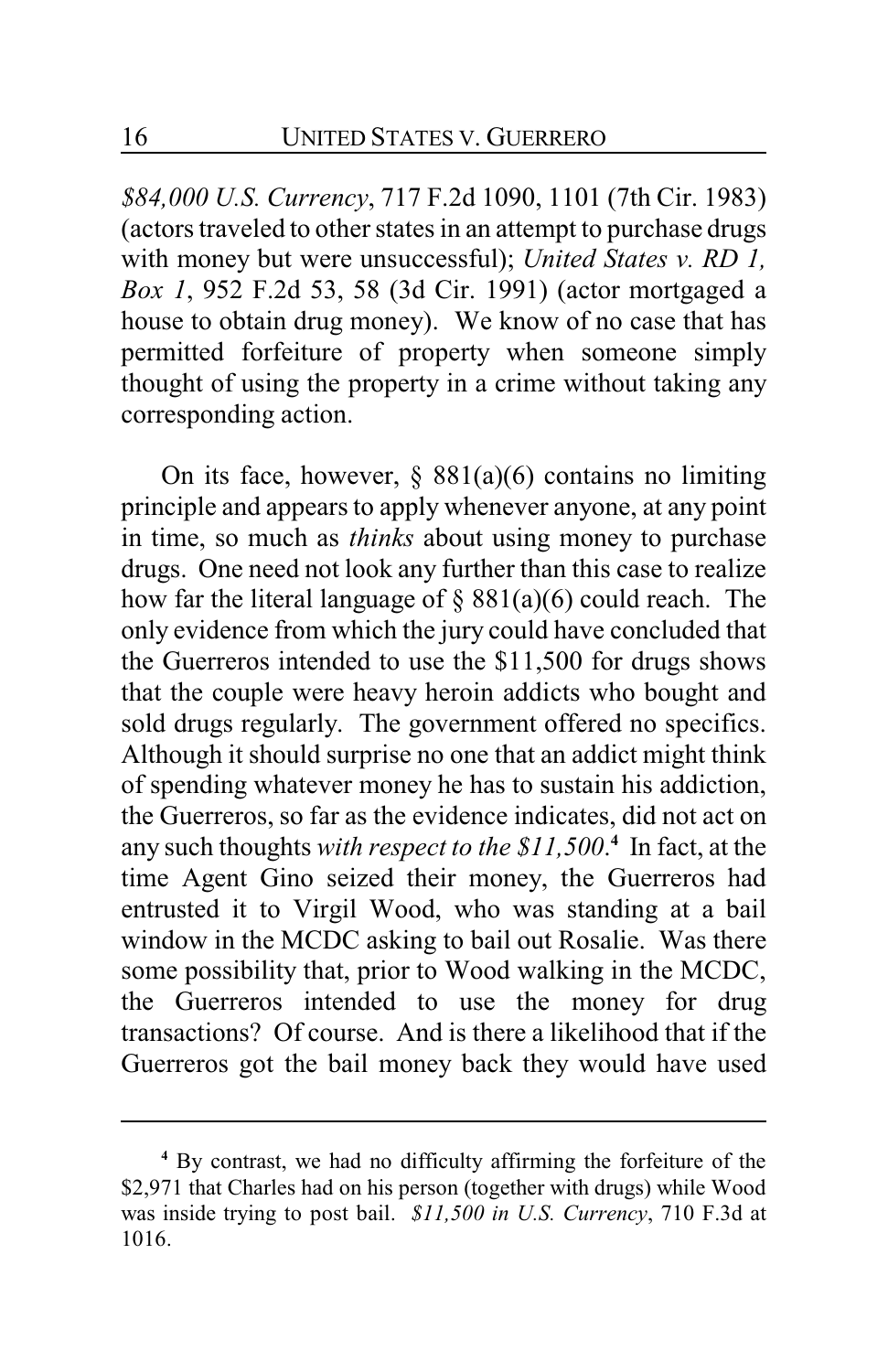some part of it in the future for drugs? Again, it seems reasonable to answer "of course." Does  $\S$  881(a)(6) reach either back in time to unrealized intentions or forward in time to speculative, inchoate plans? We think not.

Such a broad, literal interpretation of  $\S$  881(a)(6) would run into serious constitutional problems. In these circumstances, "a cardinal principle" of statutory interpretation requires us to "ascertain whether a construction of the statute is fairly possible by which the [constitutional] question may be avoided." *Crowell v. Benson*, 285 U.S. 22, 62 (1932). It is possible to construe  $\S 881(a)(6)$  as implicitly requiring, before permitting forfeiture, that an actor who intends to use the money as facilitating property take some action manifesting his intent. Such a construction would alleviate any constitutional concerns and bring  $\S 881(a)(6)$  in line with the traditional understanding of civil forfeiture. Before deciding how to construe  $\S$  881(a)(6), we first examine some common law history and its influence on the law of federal inchoate crimes and Eighth Amendment jurisprudence.

## A

"Never, the maxim has it, do we punish an evil intent alone." Abraham S. Goldstein, *Conspiracy to Defraud the United States*, 68 YALE L.J. 405, 405 (1959). Despite a few hiccups here and there, *see* Statute of Treasons, 1351, 25 Edw. 3, c. 2 (Eng.) (deeming it treasonous to "imagine" the death of the King, Queen, or King's eldest son and heir), our common law ancestors appreciated and adhered to that maxim. Sir William Blackstone wrote, "[A]s no temporal tribunal can search the heart, or fathom the intentions of the mind, otherwise than as they are demonstrated by outward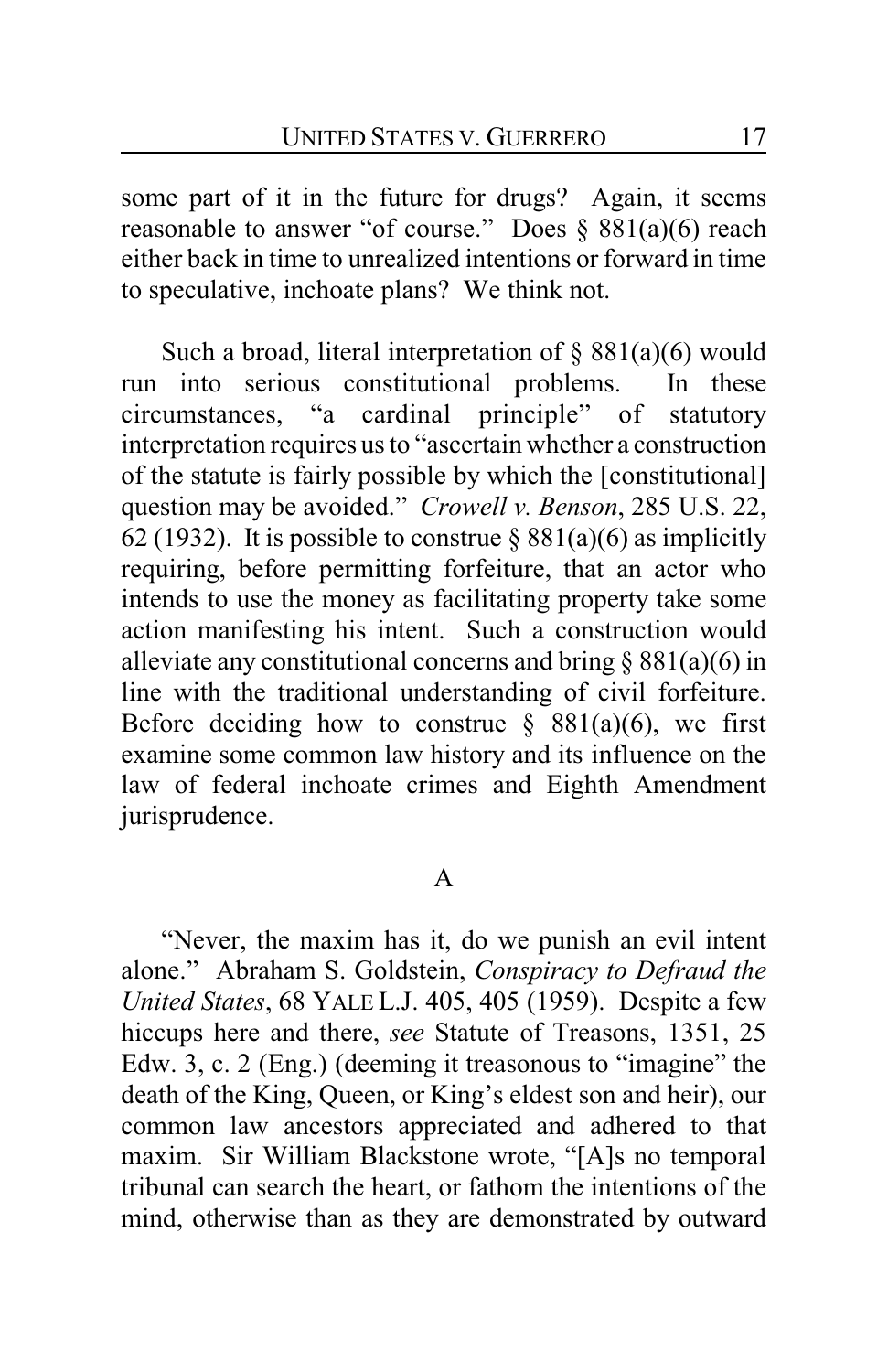actions, it therefore cannot punish for what it cannot know." 4 WILLIAM BLACKSTONE, COMMENTARIES \*21; *see Hales v. Petit* (1562) 75 Eng. Rep. 387, 397 1 Plow. 253, 259 ("[T]he imagination of the mind to do wrong, without an act done, is not punishable in our law, neither is the resolution to do that wrong, which he does not, punishable, but the doing of the act is the only point which the law regards; for until the act is done it cannot be an offence to the world, and when the act is done it is punishable."); Brian, J., YB 17 Edw. 4 Pasch, f. 2, pl. 2 (1477) (Eng.) ("It is common knowledge that the thought of man shall not be tried, for the Devil himself knoweth not the thought of man."). It was taken almost as a given that the existence of some act was necessary to subject the actor to punishment. As Lord Coke remarked, "[I]f a man had compassed the death of another, and had uttered the same by words or writing, yet he should not have died for it, for there wanted an overt deed tending to the execution of his compassing." EDWARD COKE, THE THIRD PART OF THE INSTITUTES OF THE LAWS OF ENGLAND 5 (1644).

These fundamental principles proved important during the early development of the law of inchoate crimes. Recognizing that such crimes came close to punishing bad thoughts, common law courts required the prosecution to show that the defendant had taken some step to manifest his intent. For instance, in a case that spurred the development of the modern doctrine of attempt, an English court permitted the punishment of a defendant who intended to burn down a house, but only because he lit a candle close to combustible material he had placed inside. *Rex v. Scofield* (1784) 3 Cald. 397 ("The intent may make an act, innocent in itself, criminal; nor is the completion of an act, criminal in itself, necessary to constitute criminality."); *see* 2 WAYNE R. LAFAVE & AUSTIN W. SCOTT, JR., SUBSTANTIVE CRIMINAL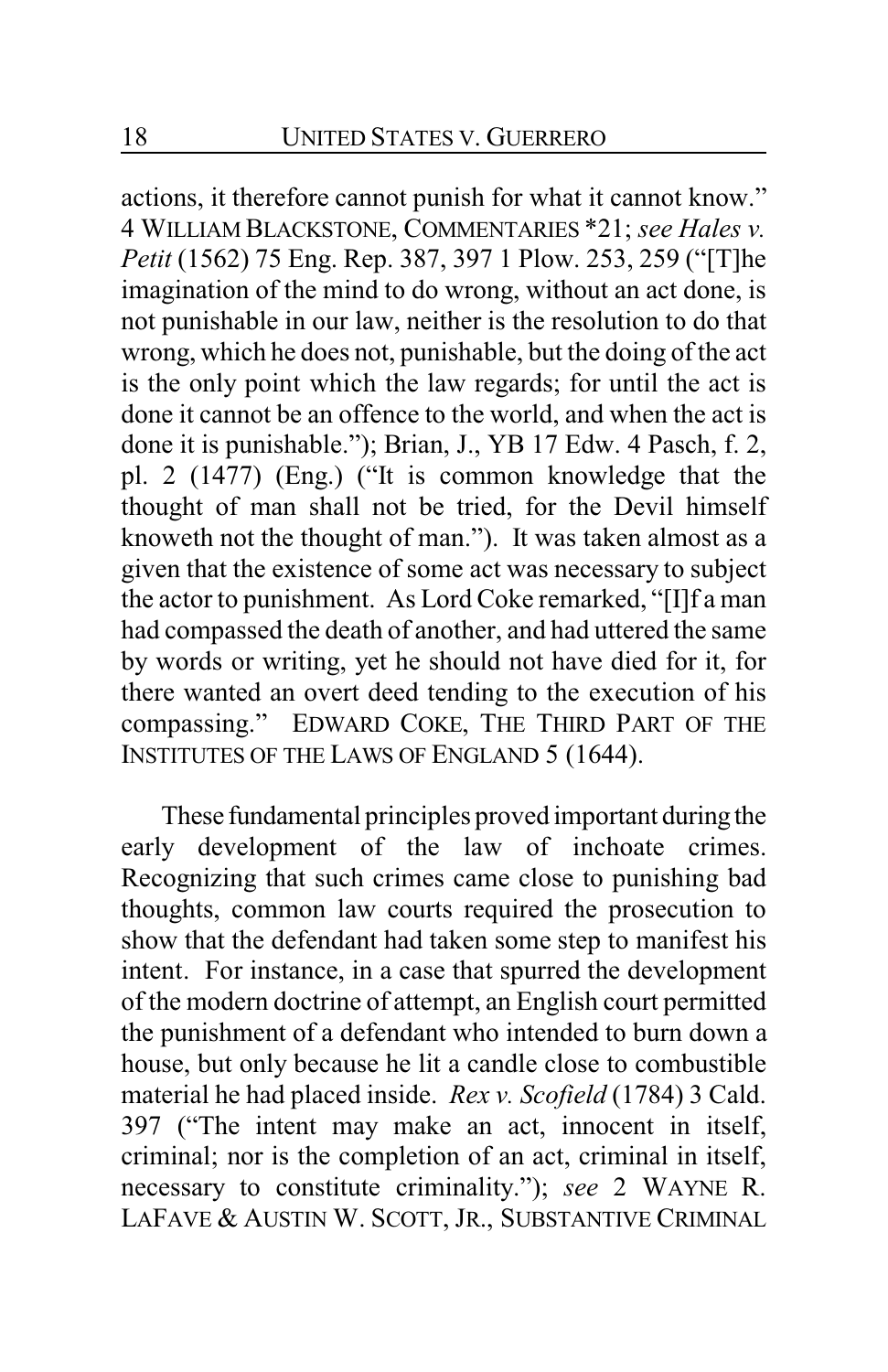LAW § 11.2(a) (2d. ed. Supp. 2016) [hereinafter SUBSTANTIVE CRIMINAL LAW]. The requirement of some overt act also appeared in decisions involving the offenses of conspiracy and solicitation, where an agreement or a request to commit crime was deemed a sufficient manifestation of the defendant's bad intent. *See* SUBSTANTIVE CRIMINAL LAW, §§ 11.1(a), 12.2(b) (citing *Rex v. Higgins* (1801) 102 Eng. Rep. 269 (solicitation); *King v. Gill* (1818) 106 Eng. Rep. 341 (conspiracy)).

The common law requirement of an act has been suffused into our own jurisprudence. As the leading treatise on criminal law has put it, "Bad thoughts alone cannot constitute a crime; there must be an act, or an omission to act where there is a legal duty to act." SUBSTANTIVE CRIMINAL LAW § 11.4; *see* MODEL PENALCODE § 2.01 cmt. (AM. LAWINST. 1985) ("It is fundamental that a civilized society does not punish for thoughts alone."). And courts have taken that proposition as self-evident, not requiring any significant elaboration. *See People v. Belcastro*, 190 N.E. 301, 303 (Ill. 1934) ("With mere guilty intention, divorced from an overt act or outward manifestation thereof, the law does not concern itself."); *Lambert v. State*, 374 P.2d 783, 785 (Okla. Crim. App. 1962) ("An unexecuted intent to violate the law amounts to no more than a thought, and is not punishable as a crime." (citation omitted)).

Like their common law antecedents, federal inchoate offenses require that an actor take some step to manifest his bad intent or purpose. Take, for instance, the law of criminal attempt. "As was true at common law, the mere intent to violate a federal criminal statute is not punishable as an attempt unless it is also accompanied by significant conduct," *i.e.* "an overt act qualifying as a substantial step." *United*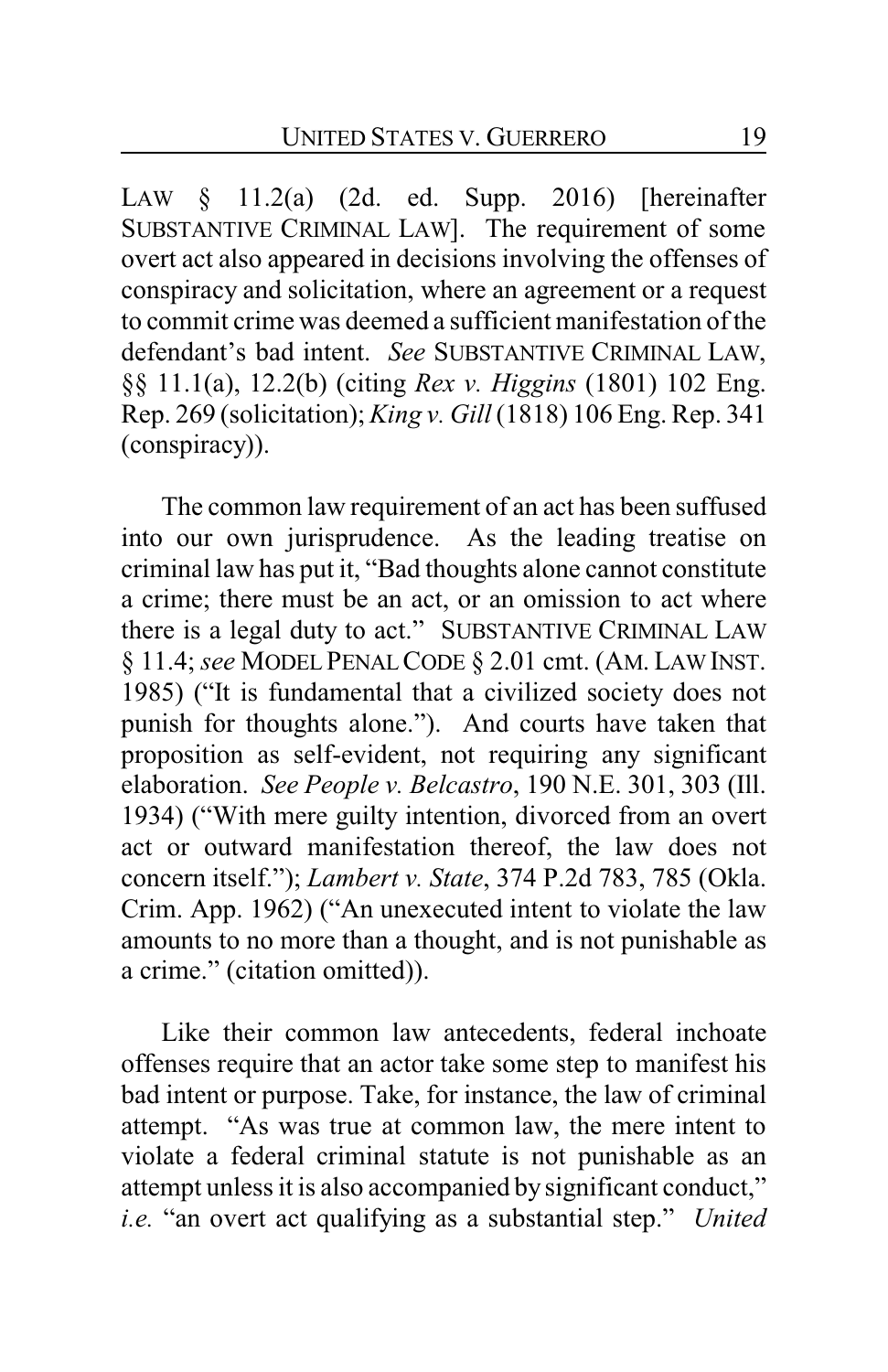*States v. Resendiz-Ponce*, 549 U.S. 102, 107 (2007). The same is true for the crime of conspiracy: the general conspiracy statute explicitly requires that some overt act be performed, 18 U.S.C. § 371, and more specific conspiracy provisions without that requirement contemplate that "the criminal agreement itself is the *actus reus*," *United States v. Shabani*, 513 U.S. 10, 16 (1994). Ditto for the crime of solicitation. *See* 18 U.S.C. § 373 (making it a crime to "solicit[], command[], induce[], or otherwise endeavor[] to persuade" another person to commit a felony involving physical force).**<sup>5</sup>**

These foundational common law principles have been read into the Eighth Amendment, which prohibits "excessive fines" and "cruel and unusual punishments." U.S. Const.

**<sup>5</sup>** The problem of punishing thoughts alone creates other complications as well. For example, those who take some overt act as a manifestation of their criminal intent may nevertheless escape conviction for attempt, conspiracy, or solicitation if they can show that they voluntarily abandoned their plans before they were apprehended. SUBSTANTIVE CRIMINAL LAW,  $\S$ § 11.1(d), 11.4(b)(2), 12.4(b). Although the defense of abandonment—sometimes referred to as the *locus poenitentiae*, or opportunity for repentance—is not available in all jurisdictions, it has been recognized in some jurisdictions and recommended by the Model Penal Code. *Id.* (collecting cases and statutes recognizing the defense); *see* MODEL PENAL CODE §§ 5.01(4), 5.02(3), 5.03(6). In this case, for example, it is possible that Charles intended to take the \$11,500 into Portland to buy drugs but changed his mind once he got there and decided to bail out Rosalie instead. It would be an interesting case if the police had apprehended him on his way into town; it seems a very different case once Charles entrusts the money to Wood, who goes into the MCDC to pay Rosalie's bail.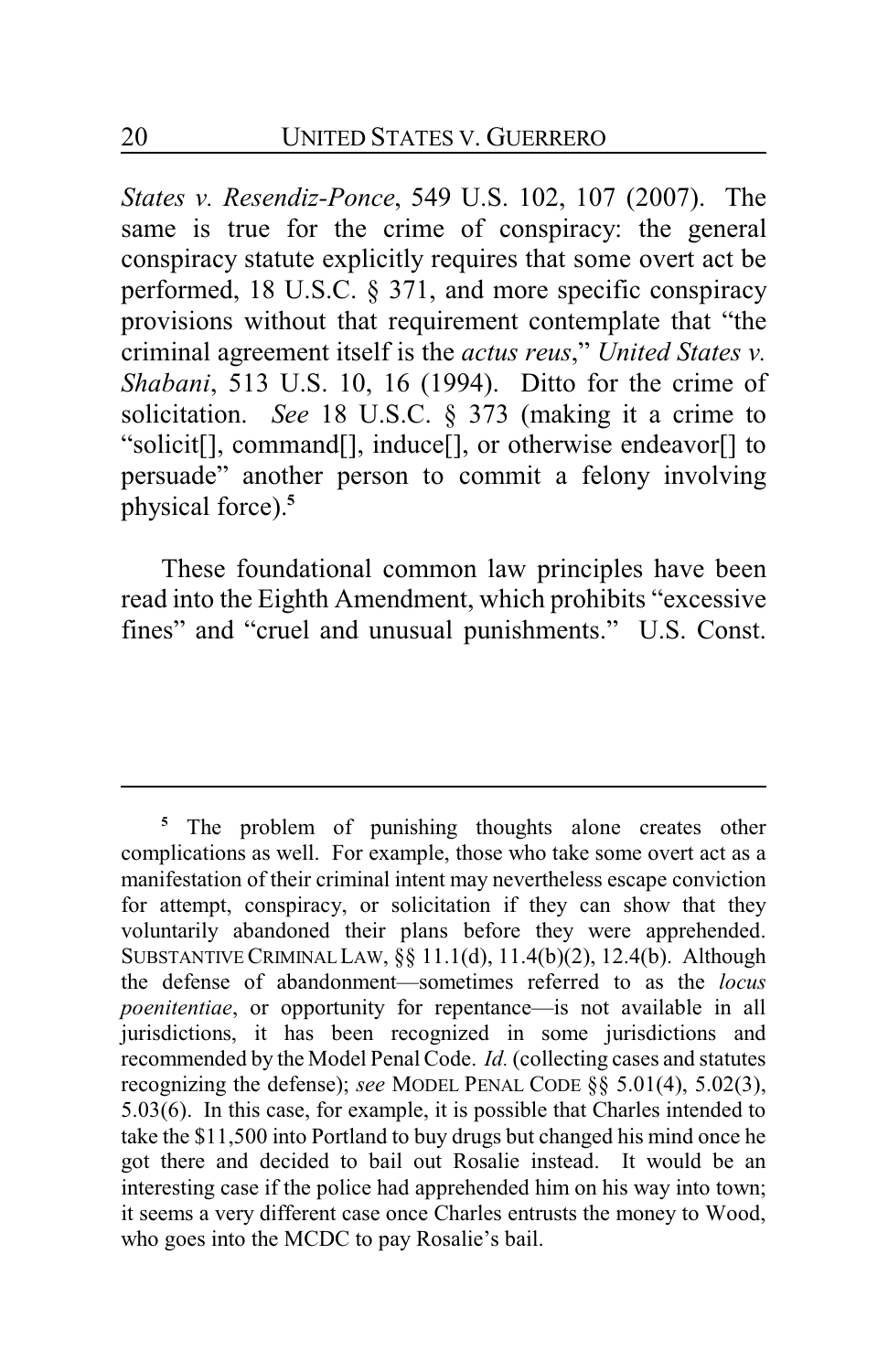amend. VIII. **<sup>6</sup>** Two Supreme Court cases are helpful to understand how the Eighth Amendment operates in this context: *Robinson*, 370 U.S. 660, and *Powell v. Texas*, 392 U.S. 514 (1968). In *Robinson*, the Court considered a statute making it a crime for a person to do nothing more than "be addicted to the use of narcotics." 370 U.S. at 662. Such a statute, "which imprisons a person thus afflicted as a criminal, even though he has never touched any narcotic drug with the State or been guilty of any irregular behavior there," the Court held, "inflicts a cruel and usual punishment." *Id.* at 667; *see* SUBSTANTIVE CRIMINAL LAW § 3.5(g) (discussing *Robinson*). In *Powell*, the defendant had been arrested for being intoxicated in a public place. His defense was that he was an alcoholic and that after *Robinson*, he could not be punished for his status. The Court rejected his argument. A plurality of the Court agreed that

**<sup>6</sup>** The Supreme Court has held that civil *in rem* forfeitures under §§ 881(a)(4) and (7)—applicable to transportation vehicles and real property that are "used" or "intended to be used" to facilitate the commission of a drug offense—constitute punishments covered by the Excessive Fines Clause of the Eighth Amendment. *Austin v. United States*, 509 U.S. 602, 622 (1993). We find no basis on which to distinguish §§ 881(a)(4) and (7) from the facilitation prong of § 881(a)(6), and the government offers none.

We note that our conclusion is limited to the facilitation and not the proceeds prong of  $\S 881(a)(6)$ . We have previously made clear that the proceeds prong falls outside the ambit of the Eighth Amendment because "[f]orfeiture of proceeds cannot be considered punishment, and thus, subject to the excessive fines clause, as it simply parts the owner from the fruits of the criminal activity." *United States v. Real Prop. Located at 22 Santa Barbara Drive*, 264 F.3d 860, 874 (9th Cir. 2001) (alteration in original) (citation omitted).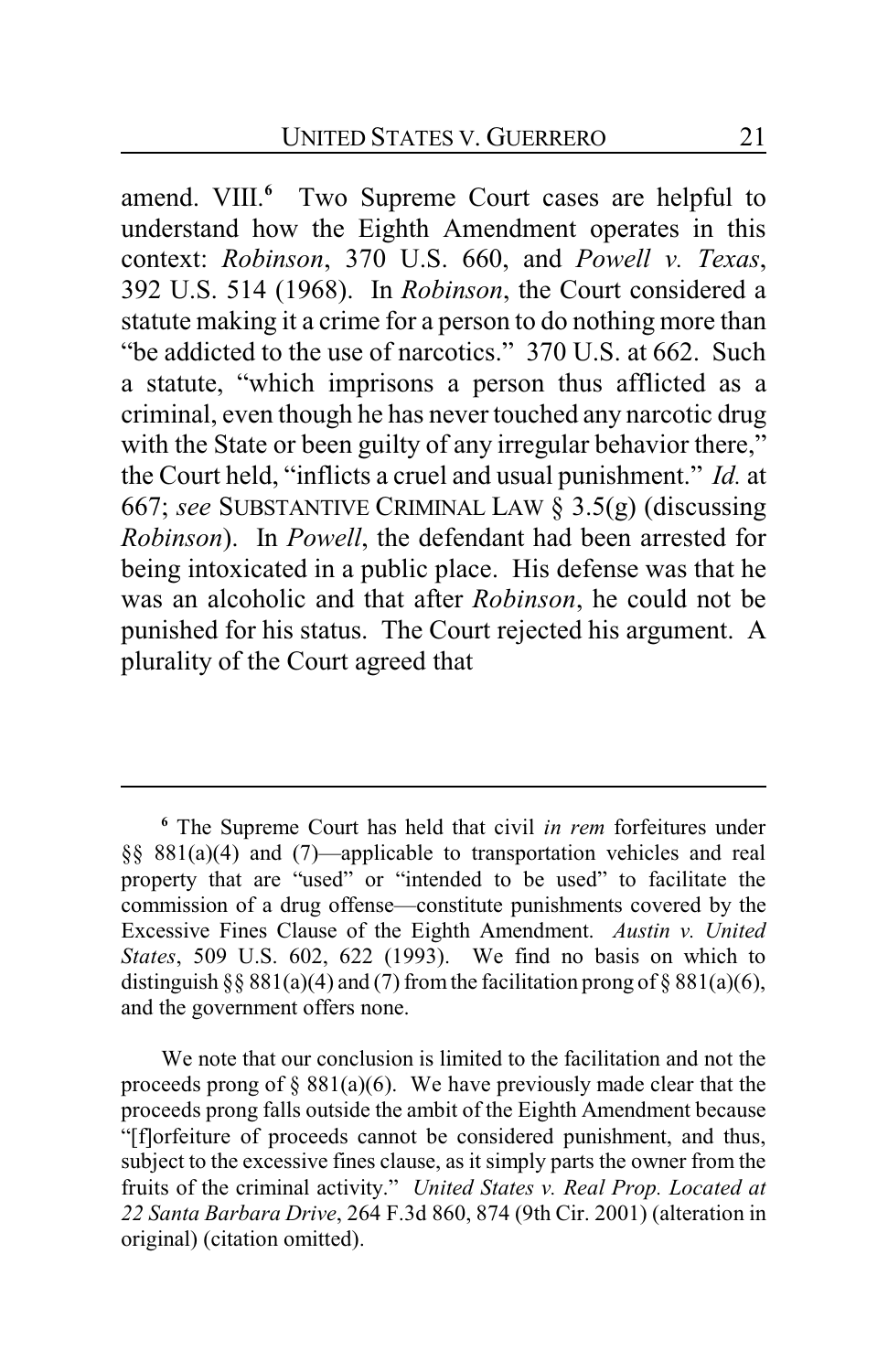[T]he entire thrust of *Robinson*'s interpretation of the Cruel and Unusual Punishment Clause is that criminal penalties may be inflicted only if the accused has committed some act, has engaged in some behavior, which society has an interest in preventing, or perhaps in historical common law terms, has committed some *actus reus*.

*Powell*, 392 U.S. at 533 (plurality opinion). According to the plurality, therefore, Powell could not succeed because he "was convicted, not for being a chronic alcoholic, but for being in public while drunk on a particular occasion"—an action that the government could lawfully punish. *Id.* at 532; *see also id.* at 543 (Black, J., concurring) ("Punishment for a status is particularly obnoxious, and in many instances can reasonably be called cruel and unusual, because it involves punishment for a mere propensity, a desire to commit an offense; the mental element is not simply one part of the crime but may constitute all of it."); *id*. at 553–54 (White, J., concurring) (noting that Powell showed "he was to some degree compelled to drink," but "made no showing that he was unable to stay off the streets on the night in question"). The four dissenting Justices in *Powell*, who argued for a much broader interpretation of *Robinson*, agreed that *Robinson* meant that "[c]riminal penalties may not be inflicted upon a person for being in a condition he is powerless to change." *Id.* at 567 (Fortas, J., dissenting); *see also United States v. Ocegueda*, 564 F.2d 1363, 1367 (9th Cir. 1977) (holding that legislation did not violate the Eighth Amendment under *Robinson* because it punished acts).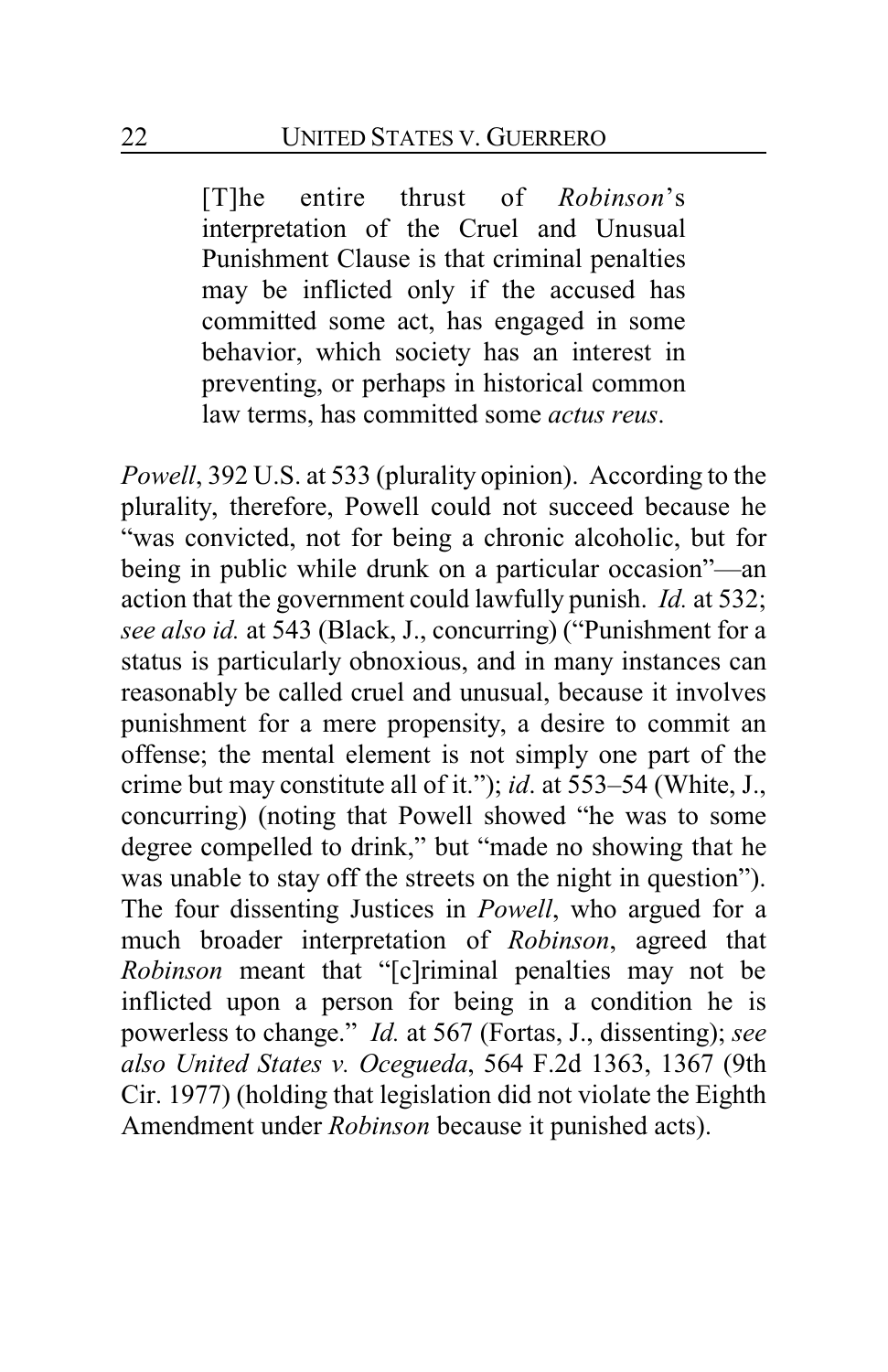The Court's reasoning in *Robinson* and *Powell* applies with equal force to any punishment for bad thoughts.**<sup>7</sup>** Accordingly, if the forfeiture at issue were a punishment for the Guerreros' mere intent to use the \$11,500 for bad purposes, it would likely violate the Eighth Amendment.**<sup>8</sup>** And, as our discussion above makes clear, we cannot exclude the possibility that the jury's verdict rested on the Guerreros' mere intent.<sup>9</sup>

**<sup>8</sup>** We would reach the same result even without reference to the status cases. Under the Eighth Amendment, "a punitive forfeiture violates the Excessive Fines Clause if it is grossly disproportional to the gravity of a defendant's offense." *United States v. Bajakajian*, 524 U.S. 321, 334 (1998). We consider four factors in determining whether a particular forfeiture is "grossly disproportional" to the gravity of the offense: "(1) the nature and extent of the crime, (2) whether the violation was related to other illegal activities, (3) the other penalties that may be imposed for the violation, and (4) the extent of the harm caused." *United States v. Beecroft*, 825 F.3d 991, 1000 (9th Cir. 2016). These factors *presume* that some crime was committed that caused harm and for which penalties may be imposed. But the government here, at least according to the jury's verdict, failed to tie the money to any crime. And if neither the Guerreros nor anyone else committed a crime with respect to the \$11,500, it would be surely excessive to confiscate that cash.

**9** It might well be that § 881(a)(6) would also violate the First Amendment if interpreted literally. *See Paris Adult Theatre I v. Slaton*, 413 U.S. 49, 67 (1973) ("The fantasies of a drug addict are his own and beyond the reach of government [under the First Amendment] . . . ."); *see also United States v. Balsys*, 524 U.S. 666, 714 (1998) (Breyer, J., dissenting) ("[T]he First Amendment protects against the prosecution of thought crime."); *Wooley v. Maynard*, 430 U.S. 705, 714 (1977) ("[T]he right of freedom of thought [is] protected by the First Amendment against

**<sup>7</sup>** Indeed, forfeiture for thinking about using money to buy drugs comes perilously close to prescribing punishment for the status of being an addict. Under the government's theory, anymoney the Guerreros came into would be subject to forfeiture.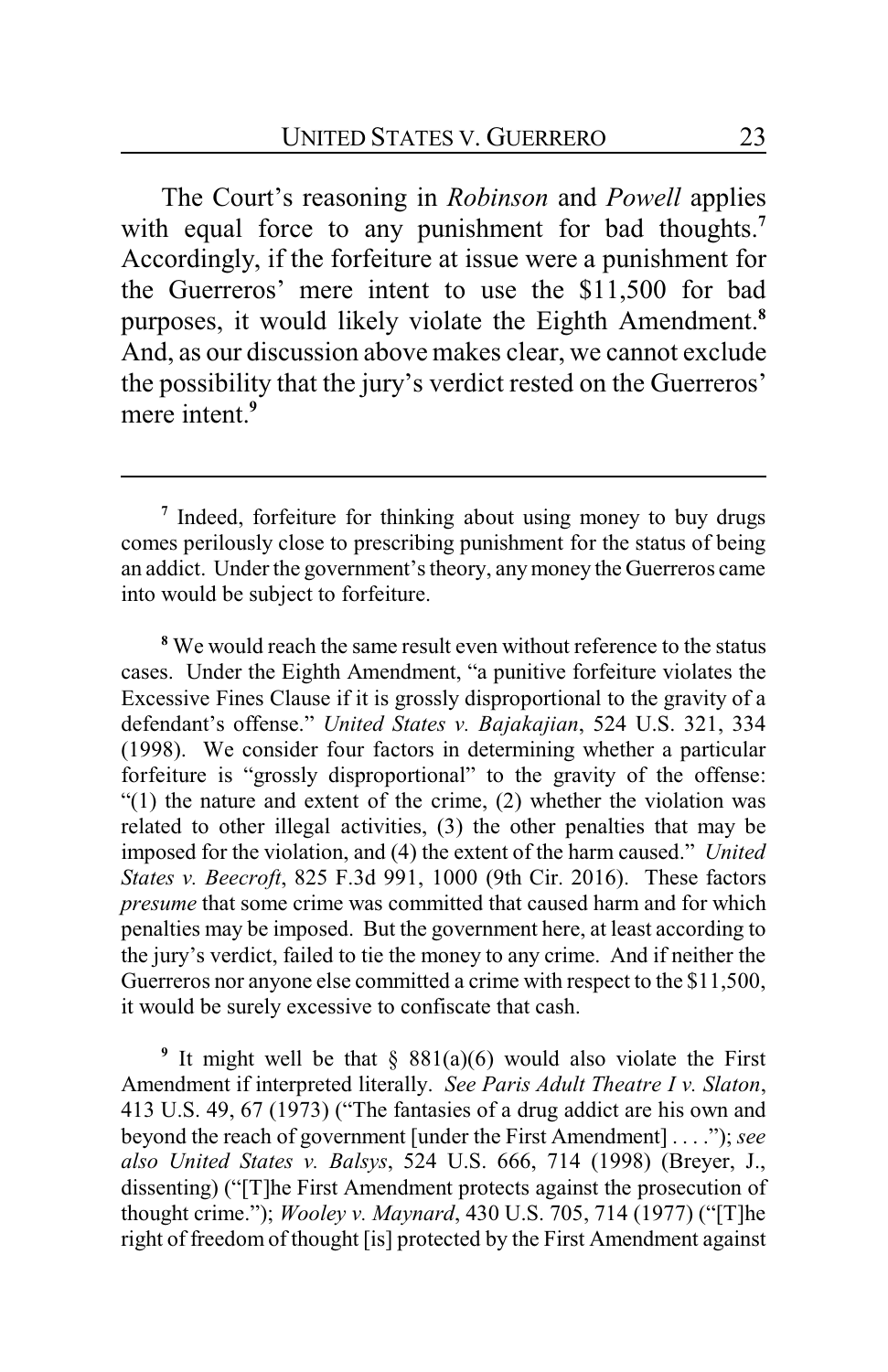#### B

Our respect for Congress requires us to construe  $§ 881(a)(6)$  in a manner that would avoid constitutional problems if fairly possible. *Almendarez-Torres v. United States*, 523 U.S. 224, 238 (1998) ("The doctrine seeks in part to minimize disagreement between the branches by preserving congressional enactments that might otherwise founder on constitutional objections."); *Crowell*, 285 U.S. at 62. The Supreme Court has read significant limitations into other statutes when faced with constitutional deficiencies. *See Zadvydas v. Davis*, 533 U.S. 678, 689 (2001) (reading an implicit reasonableness limitation into an immigration statute because a literal interpretation would have raised constitutional concerns); *United States v. Witkovich*, 353 U.S. 194, 199, 202 (1957) (interpreting a statute that "if read in isolation and literally, appear[ed] to confer upon the Attorney General unbounded authority to require whatever information he deems desirable of aliens" as being limited to information "reasonably calculated to keep the Attorney General advised regarding the continued availability for departure of aliens whose deportation is overdue"). "But where Congress has made its intent clear, 'we must give effect to that intent.'" *Miller v. French*, 530 U.S. 327, 336 (2000) (citation omitted).

We see no indication that Congress intended to jettison the centuries-old maxim *cogitationis poenam nemo patitur* (no one is punishable solely for his thoughts) that permeates

state action."); *Doe v. City of Lafayette*, 377 F.3d 757, 759–61 (7th Cir. 2004) (en banc) ("A government entity no doubt runs afoul of the First Amendment when it punishes an individual for pure thought.").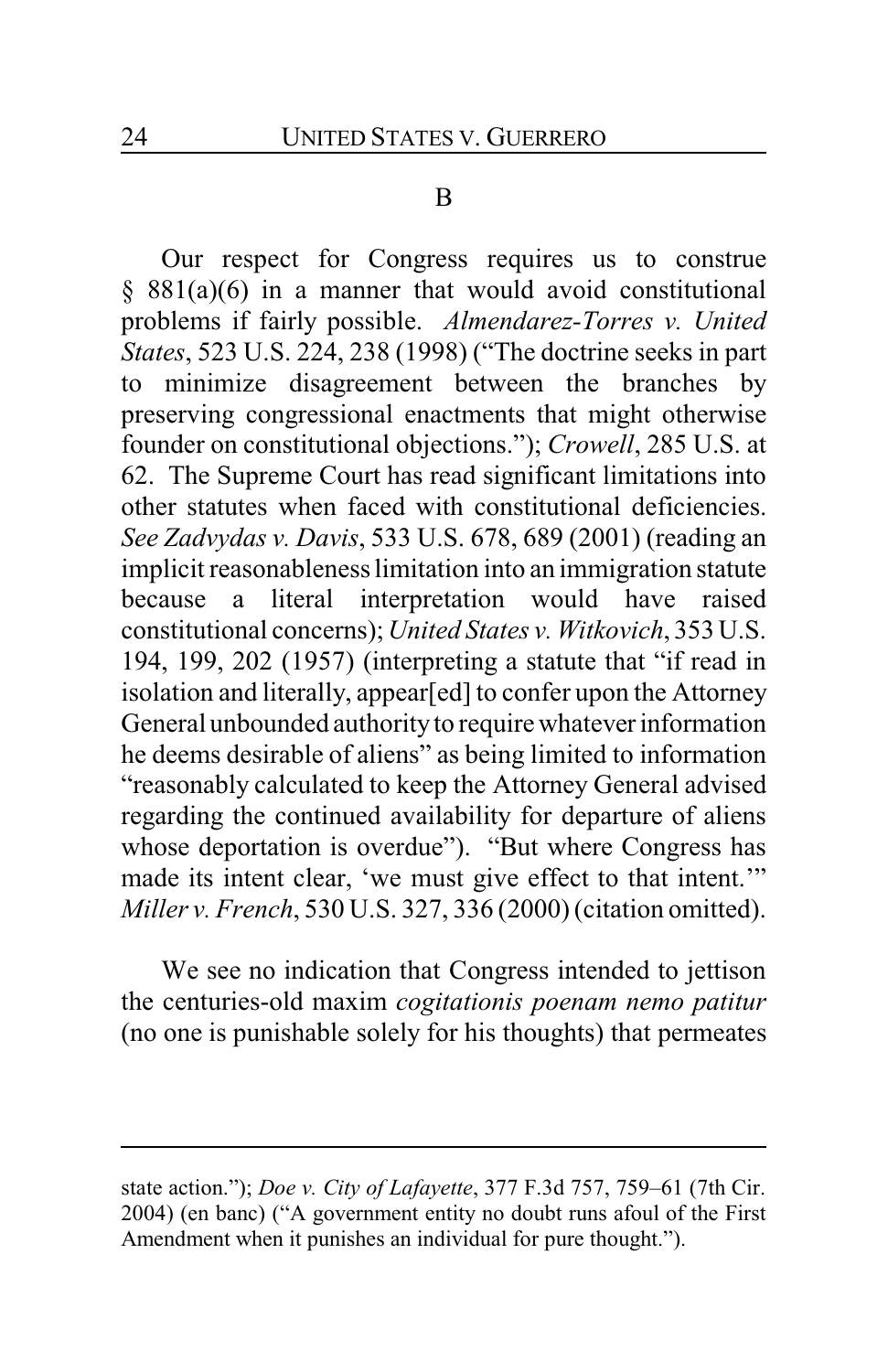our law. Rather, it is possible to read  $\S 881(a)(6)$  as requiring what virtually every statute inflicting punishment has assumed throughout our history: there must be some act performed in an attempt to effectuate the actor's intent. *See Robinson*, 370 U.S. at 665 (noting that "[i]t would be possible to construe the statute under which the appellant was convicted"—the one criminalizing being addicted to drugs—as being "operative only upon proof of the actual use of narcotics within the State's jurisdiction"). We need not define at this juncture just how substantial a step the actor must take before her money could be forfeited under § 881(a)(6). We hold only that § 881(a)(6) does not authorize forfeiture based on mere intent to facilitate drug transactions without proof of some act to effectuate that intent. We have little difficulty concluding that the offering of a drug addict's money to a police officer at a detention facility as bail for the addict's wife is not the affirmative step contemplated by § 881 to justify forfeiture.

In sum, we hold only that  $\S 881(a)(6)$  does not authorize forfeiture based on mere intent to facilitate drug transactions without proof of some act to effectuate that intent. The district court erred by failing to include this limiting principle in its instructions to the jury.

#### V

We are left only with determining whether this error constitutes plain error and requires reversal. When counsel fails to object at trial, it deprives the government of the opportunity to respond and, more importantly, denies the district court the opportunity to address the objection and correct any error. In the ordinary course, counsel's failure to object is deemed forfeiture or waiver of the claim. *See*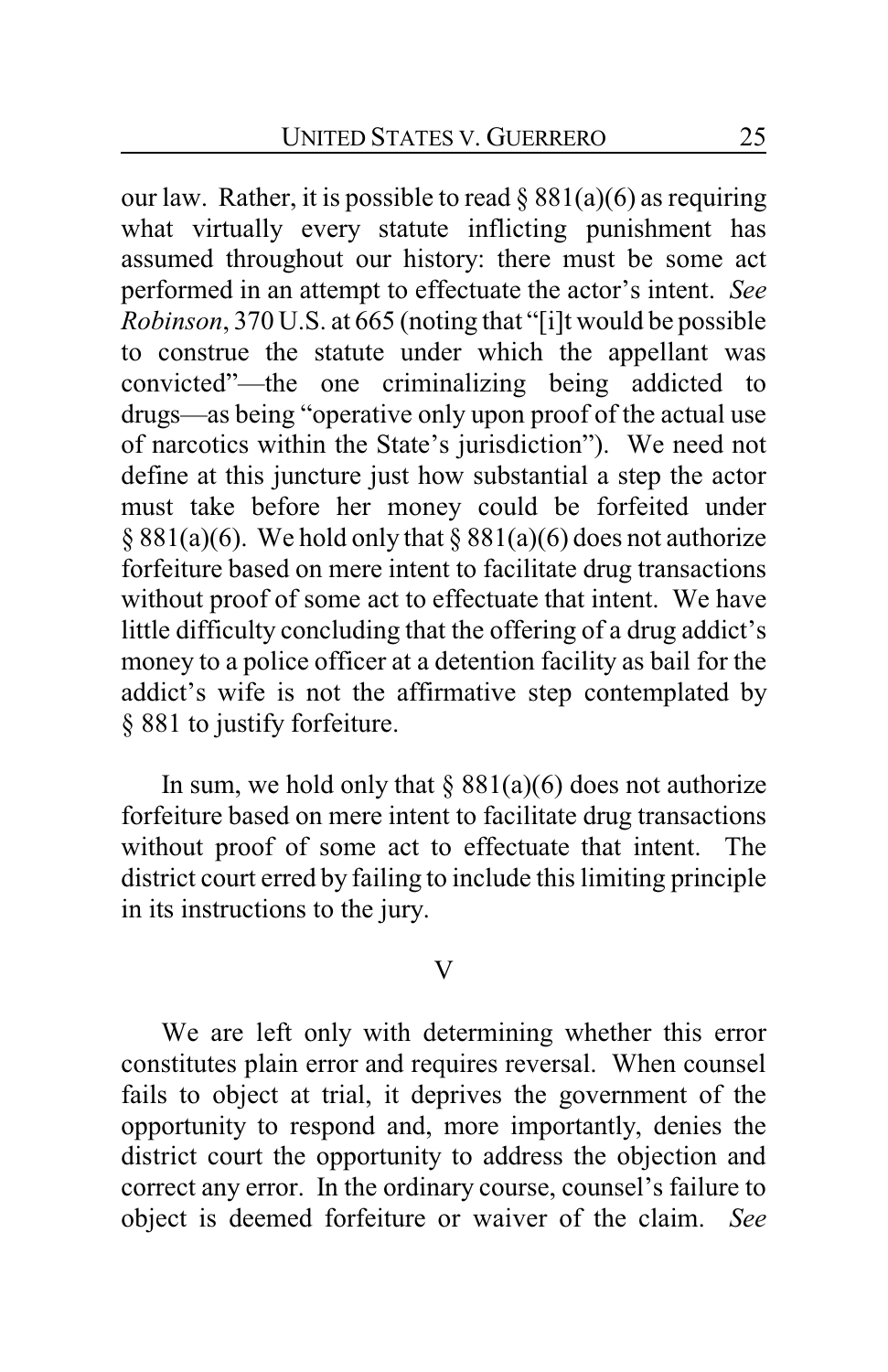*United States v. Perez*, 116 F.3d 840, 845 (9th Cir. 1997) (en banc). Nevertheless, under Rule 51(d)(2), "A court may consider a plain error in the [jury] instructions that has not been preserved . . . if the error affects substantial rights." FED. R. CIV. P. 51(d)(2); *see also* FED. R. CRIM. P. 52(b) (similar rule for criminal cases). These rules "authorize[] an appeals court to correct a forfeited error only if (1) there is 'an error,' (2) the error is 'plain,' . . . (3) the error 'affect[s] substantial rights $[$ , $]$ " $\ldots$  [and] (4)  $\ldots$  'the error seriously affects the fairness, integrity or public reputation of judicial proceedings.'" *Henderson v. United States*, 568 U.S. 266, 272 (2013) (quoting *United States v. Olano*, 507 U.S. 725, 732, 736 (1993) (second alteration in original) (citations omitted)).

For the reasons we have explained, it was error for the district court to instruct the jury that the \$11,500 could be forfeited if it "was intended to be used to facilitate illegal drug activity" without providing some limiting principle. That broad instruction, coupled with the government's argument encouraging the jury to find forfeiture based on the Guerreros' intent alone, resulted in a verdict of questionable validity. *See United States v. Hernandez*, 859 F.3d 817, 824 (9th Cir. 2017) (invalidating a verdict because of a broad jury instruction and the government'simproper closing argument).

The error was plain. Although it is hard to fault the district court for giving an instruction that tracked the language of  $\S$  881(a)(6), the statute cannot mean what it literally appears to say. *See United States v. Paul*, 37 F.3d 496, 497 (9th Cir. 1994) (reversing for plain error even though the district court gave the Ninth Circuit model jury instructions). For hundreds of years, the common law from which we derive the core principles of our criminal law has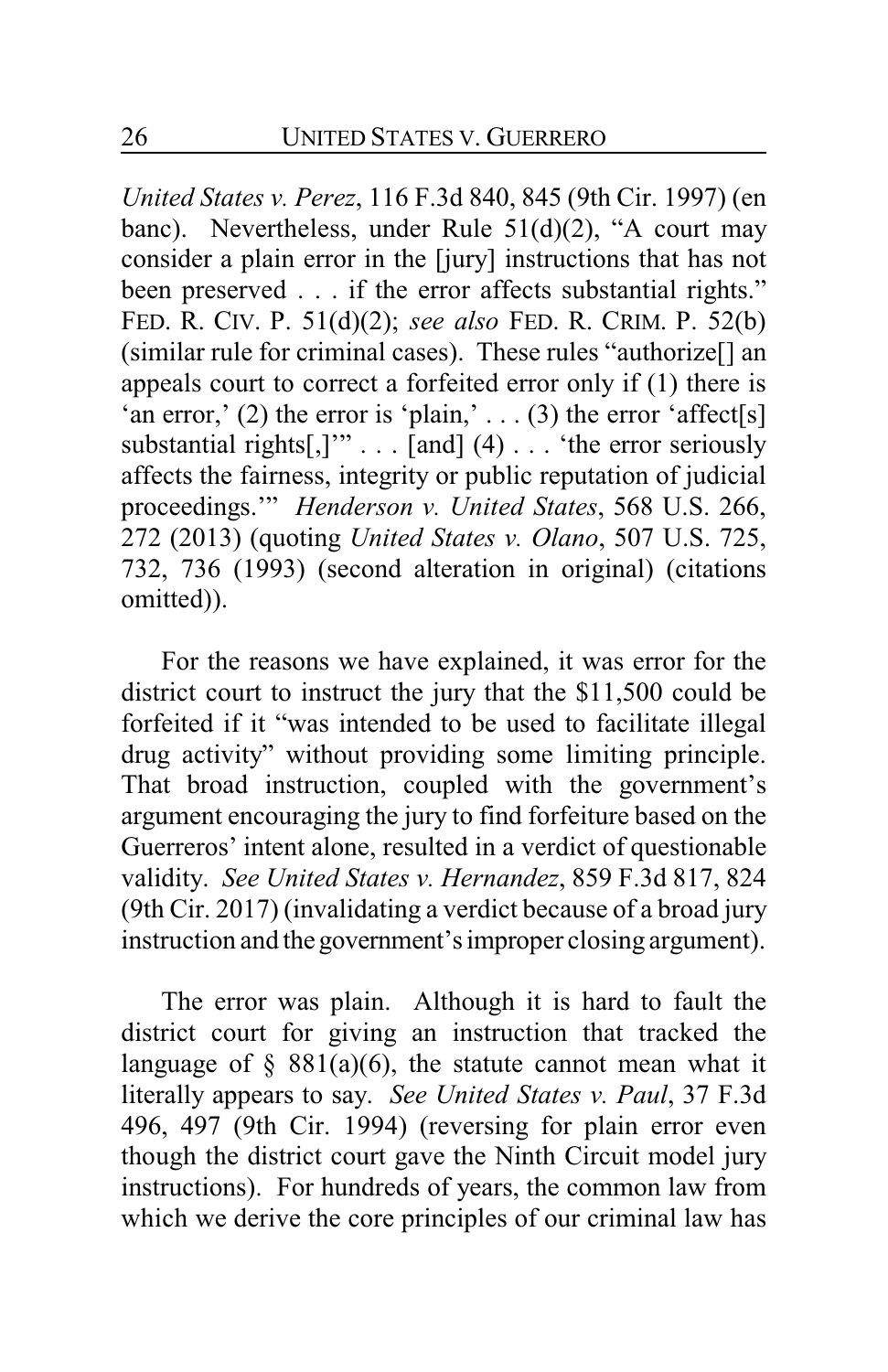held that mere intent without some act to carry out the intent is not a sufficient basis for punishment. That principle is reflected in the way in which we have long approached inchoate crimes such as attempt, conspiracy, and solicitation. It has been also captured in various ways in our Eighth Amendment jurisprudence, which prohibits punishing someone for their desires divorced from any action in furtherance of those desires.

The error here also affected substantial rights. As discussed above, we cannot exclude the possibility—and, indeed, it seems likely—that the jury found the \$11,500 forfeited based only on evidence of mere intent without action. Based on the record before us, and particularly in light of the government's argument that the Guerreros simply intended to use the money for drugs in the future in light of their addiction, an instruction requiring some act in furtherance of the Guerreros' bad intent may well have produced a different outcome.

That leaves us with the question whether the error affected the fairness, integrity, or public reputation of the proceedings. The Supreme Court has emphasized that "plainerror review is not a grading system for trial judges." *Henderson*, 568 U.S. at 278. Rather, it has "broader purposes," including "allowing courts of appeals better to identify those instances in which the application of a new rule of law to cases on appeal will meet the demands of fairness and judicial integrity." *Id.* Although we are not applying a new rule in this case, we frankly admit that this case requires the application of an old rule in a context in which we have not had occasion to apply it before. On the whole, we think that justice and fairness requires its application in this case.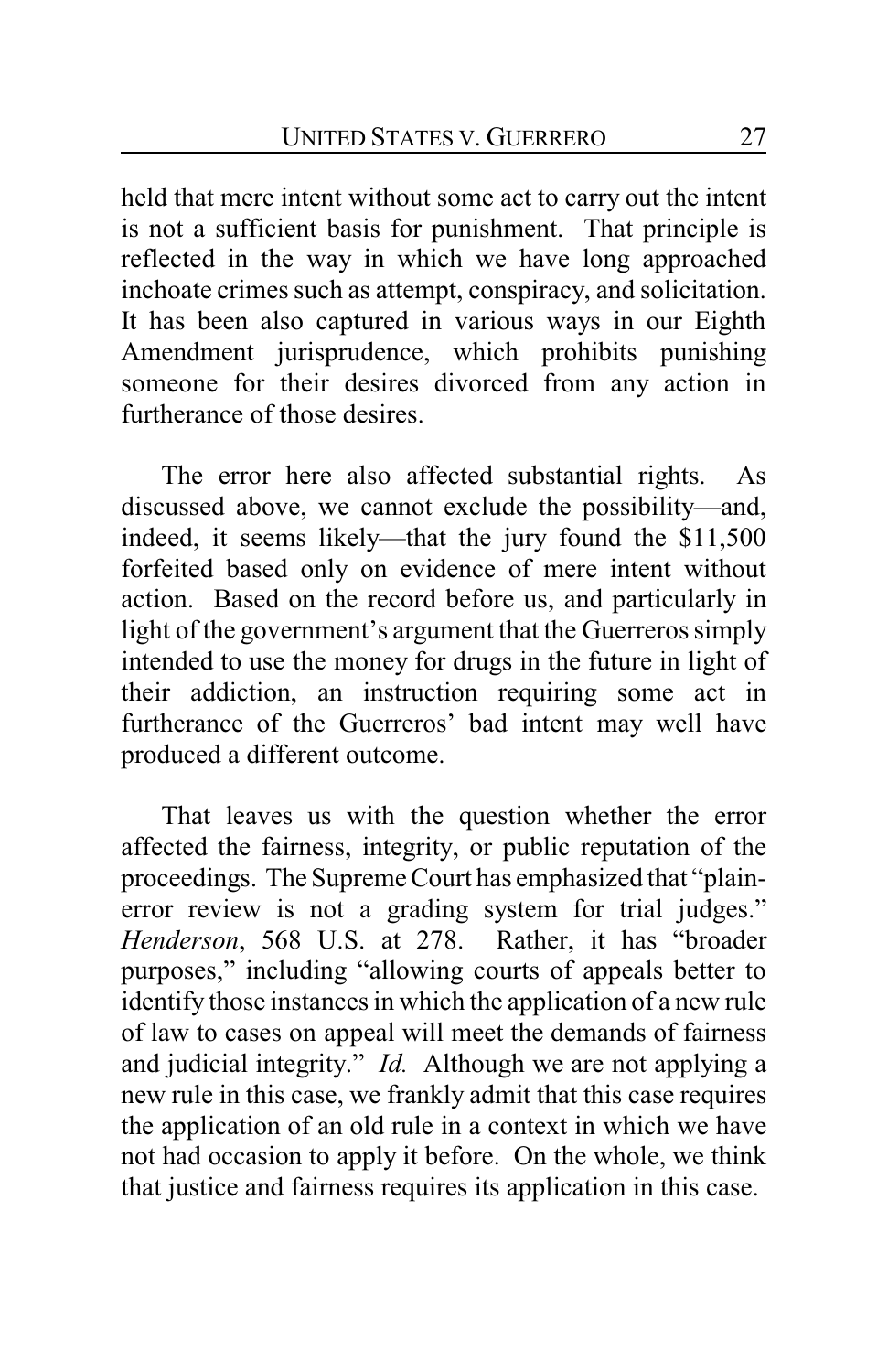The judgment is **REVERSED** and the case is remanded to the district court for a new trial.

HURWITZ, Circuit Judge, concurring in Parts I–IV and as to Part V, acquiescing dubitante:

This is an exceedingly strange case. There was ample evidence that the currency at issue was proceeds from a drug transaction, but the jury did not so find. And, as Judge Bybee's scholarly opinion convincingly demonstrates, the district court's alternative instruction that the \$11,500 could be forfeited simply because Guerrero harbored an inchoate intent to use it to facilitate an unspecified future drug transaction was wrong. I agree that the better reading indeed, perhaps the onlyconstitutional reading—of 21 U.S.C. § 881(a)(6) is that currency is not subject to civil forfeiture unless its possessor has done more than simply think about using it in an illegal fashion. Moreover, even assuming that the jury instruction correctly stated the law, there was simply no evidence that, when the money was seized, Guerrero harbored any intent to use it to facilitate a drug transaction. Rather, the currency had been proffered to authorities for Mrs. Guerrero's bail and the res was thus incapable of illegal use.

But, Guerrero did not object to the jury instruction that the Court today finds erroneous. Indeed, he submitted it, along with the jury verdict form. And, Guerrero waived any objection to the sufficiency of the evidence by failing to seek judgment as a matter of law under Federal Rule of Civil Procedure 50(b).